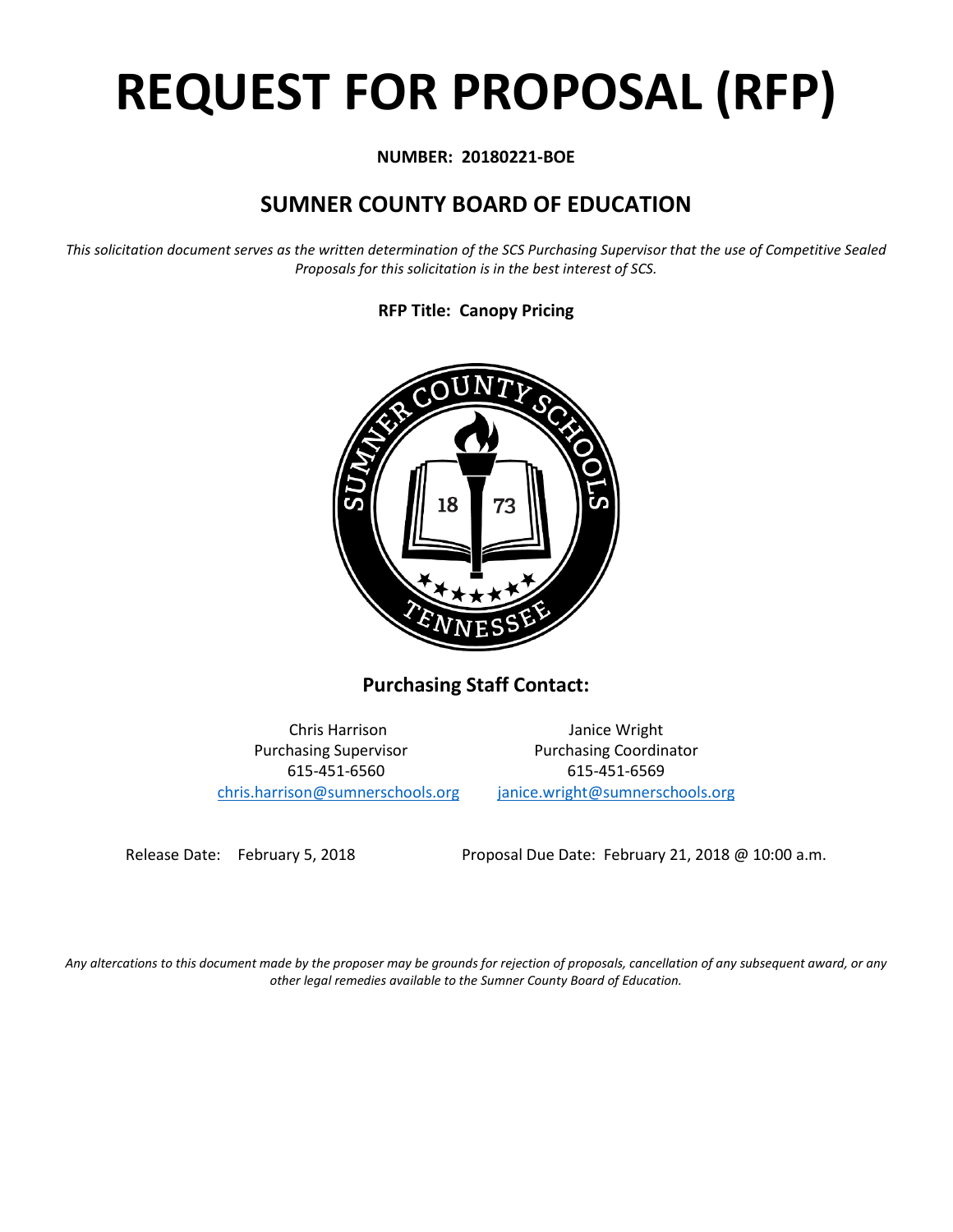# **NOTICE TO PROPOSERS**

There may be one or more amendments to this RFP. In order to receive communication for any such amendments issued specifically to this RFP, the proposer must provide a Notice of Intent to Propose to the Sumner County Board of Education (SCS) Purchasing Department. The proposer must utilize this form when submitting notice. The notice may be sent by email to: Purchasing Office, purchasing@sumnerschools.org. SCS will send amendments only to those proposers which complete and return this information by the deadline list in the RFP Schedule of Events (Section 4).

| <b>RFP Number:</b>          | 20180221-BOE Canopy Pricing                                                                                           |
|-----------------------------|-----------------------------------------------------------------------------------------------------------------------|
| Company Name:               |                                                                                                                       |
| <b>Mailing Address:</b>     | <u> 1989 - Johann John Stone, markin film yn y sydd y brenin y brenin y brenin y brenin y brenin y brenin y breni</u> |
|                             |                                                                                                                       |
|                             |                                                                                                                       |
| Phone Number:               |                                                                                                                       |
| <b>Contact Person:</b>      | <u> 1989 - Johann Stoff, deutscher Stoff, der Stoff, der Stoff, der Stoff, der Stoff, der Stoff, der Stoff, der S</u> |
| <b>Email Address:</b>       |                                                                                                                       |
|                             |                                                                                                                       |
| <b>Authorized Signature</b> |                                                                                                                       |
| <b>Printed Name</b>         | <u> 1989 - Johann John Stone, markin film yn y brenin y brenin y brenin y brenin y brenin y brenin y brenin y br</u>  |
| Date                        |                                                                                                                       |

Emailed amendments will be sent in a Microsoft Word (Office for Windows) or Portable Document Format (pdf) format. Any alterations to the document made by the proposer may be grounds for rejection of proposal, cancellation of any subsequent award or any other legal remedies available to the Sumner County Board of Education.

Amendments will also be posted on the SCS website **https://sumnerschools.org/index.php/current-bids-and-rfps** and attached to the solicitation listing as a PDF or WORD file. Check the particular solicitation on the Current Bids and RFPs webpage for any posted amendments.

By completing and returning this form, the Proposer has expressed its intent to provide a proposal for **20180221-BOE Canopy Pricing.**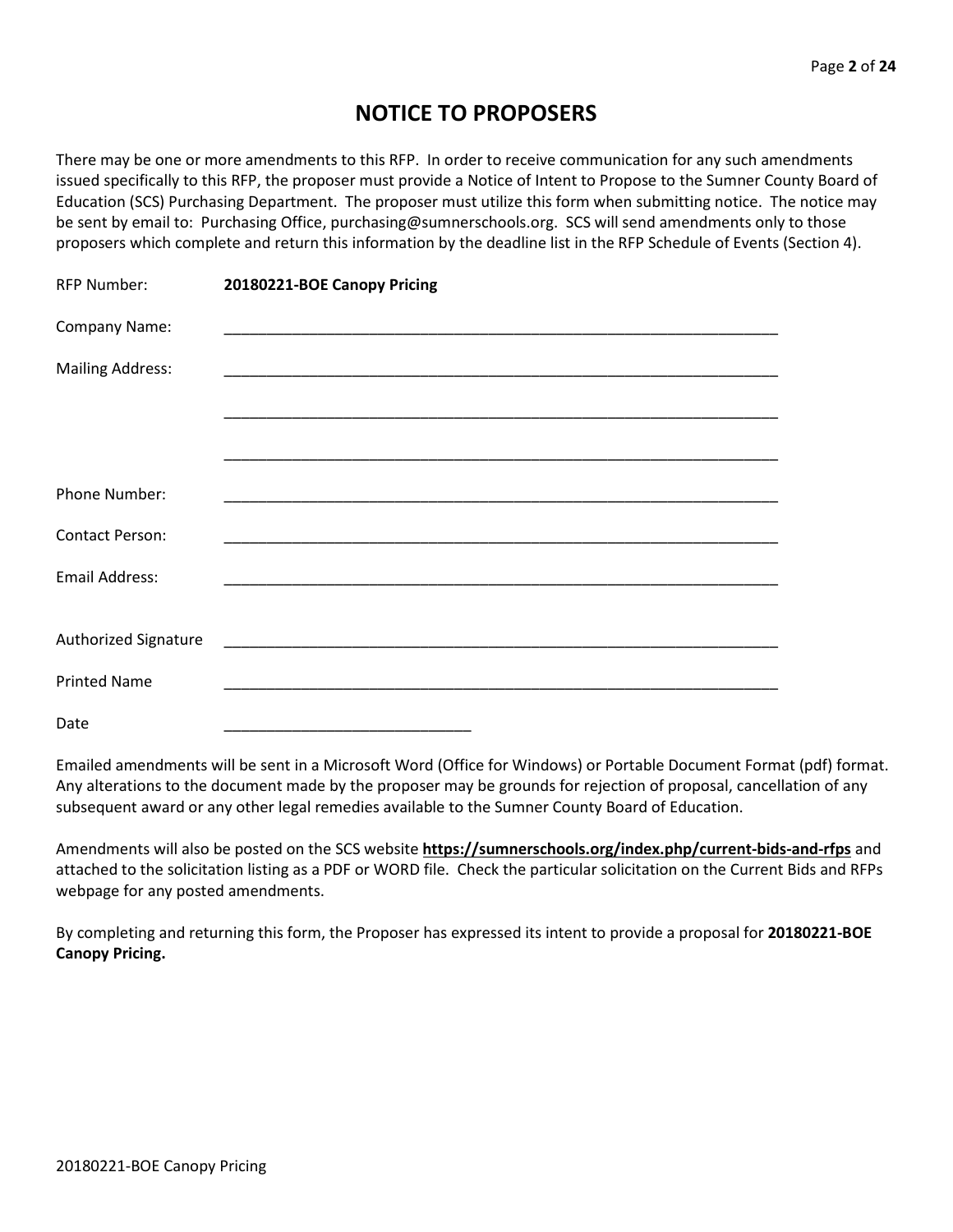# **TABLE OF CONTENTS**

- 1. Introduction/Overview
	- 1.1. Purpose
	- 1.2. Contact Information
- 2. Requirements
	- 2.1. Contract Term
	- 2.2. Scope of Work/Specifications
	- 2.3. Contactor Obligations
- 3. Source Selection and Contract Award
- 4. Schedule of Events
- 5. Instructions for Proposal
	- 5.1. Required Forms
	- 5.2. New Vendors
	- 5.3. Acknowledgement of Insurance Requirements
	- 5.4. Clarification and Interpretation of RFP
	- 5.5. Proposal Package
	- 5.6. Delivery of Proposals
	- 5.7. Evaluation of Proposals
	- 5.8. Request for Clarification of Proposals
	- 5.9. Protests

#### 6. Attachments

- 6.1. Contact Information
- 6.2. Bid Form/Certification
- 6.3. References
- 6.4. Certification Regarding Debarment or Suspension
- 6.5. Condition of Submitting Proposal
- 6.6. Statement of Non-Collusion
- 6.7. Attestation Re Personnel
- 6.8. Drug Free Workplace Affidavit
- 6.9. IRS Form W-9
	- \**An online, fillable version can be found at https://www.irs.gov/pub/irs-pdf/fw9.pdf*
- 6.10. Standard Terms & Conditions
- 6.11. Vendor Checklist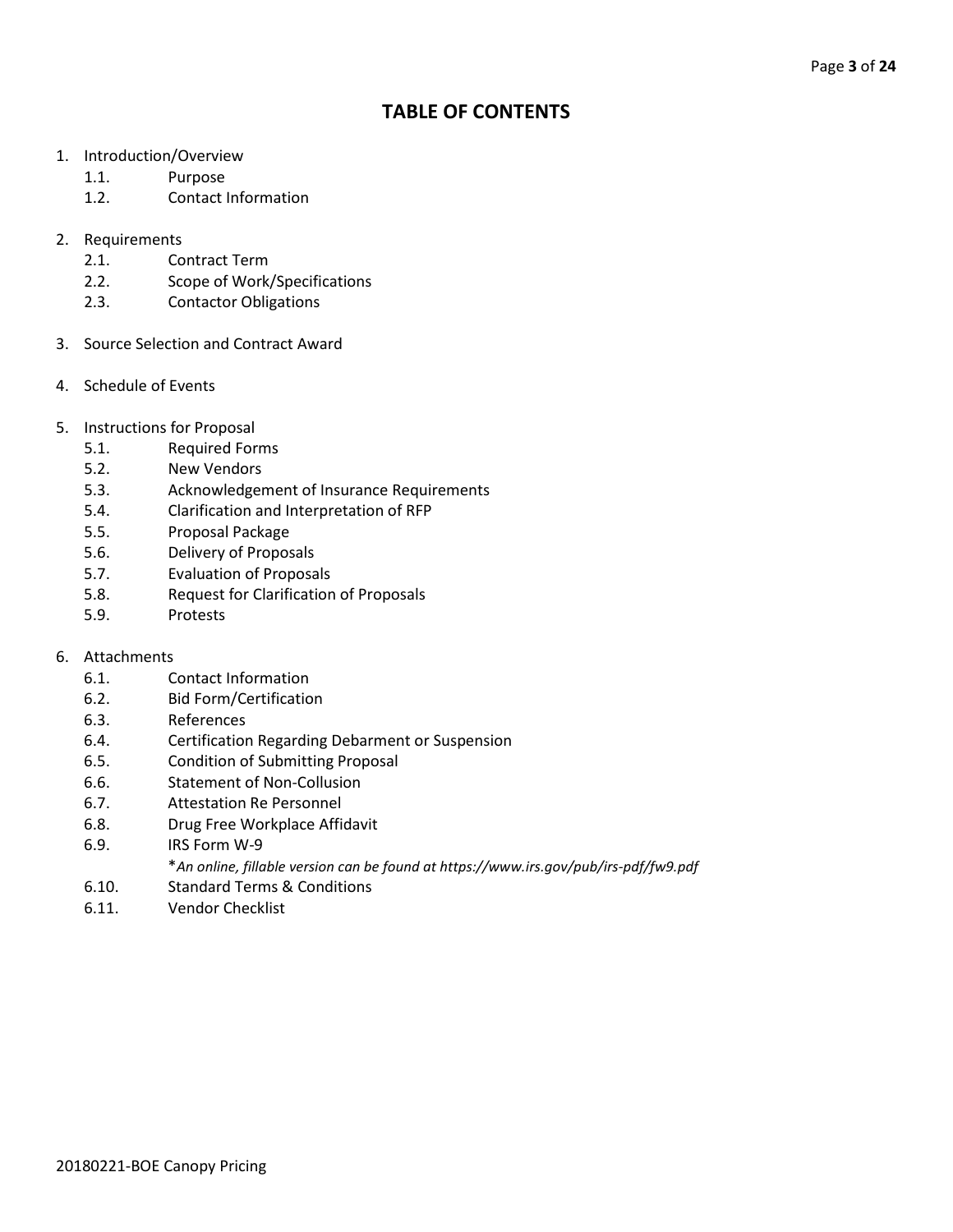#### 1. Introduction/Overview

#### 1.1. Purpose

The Sumner County Board of Education (SCS) is requesting sealed proposals to secure pricing, per square foot, for the installation of aluminum canopies.

#### 1.2. Contact Information

Unauthorized contact regarding this RFP with employees or officials of SCS other than the Purchasing Supervisor named below may result in disqualification from this procurement process.

Interested parties must direct all communication regarding this RFP to the Purchasing Supervisor, who is SCSs only official point of contact for this RFP.

Chris Harrison Purchasing Supervisor 1500 Airport Road Gallatin, TN 37066 (615) 451-6560 chris.harrison@sumnerschools.org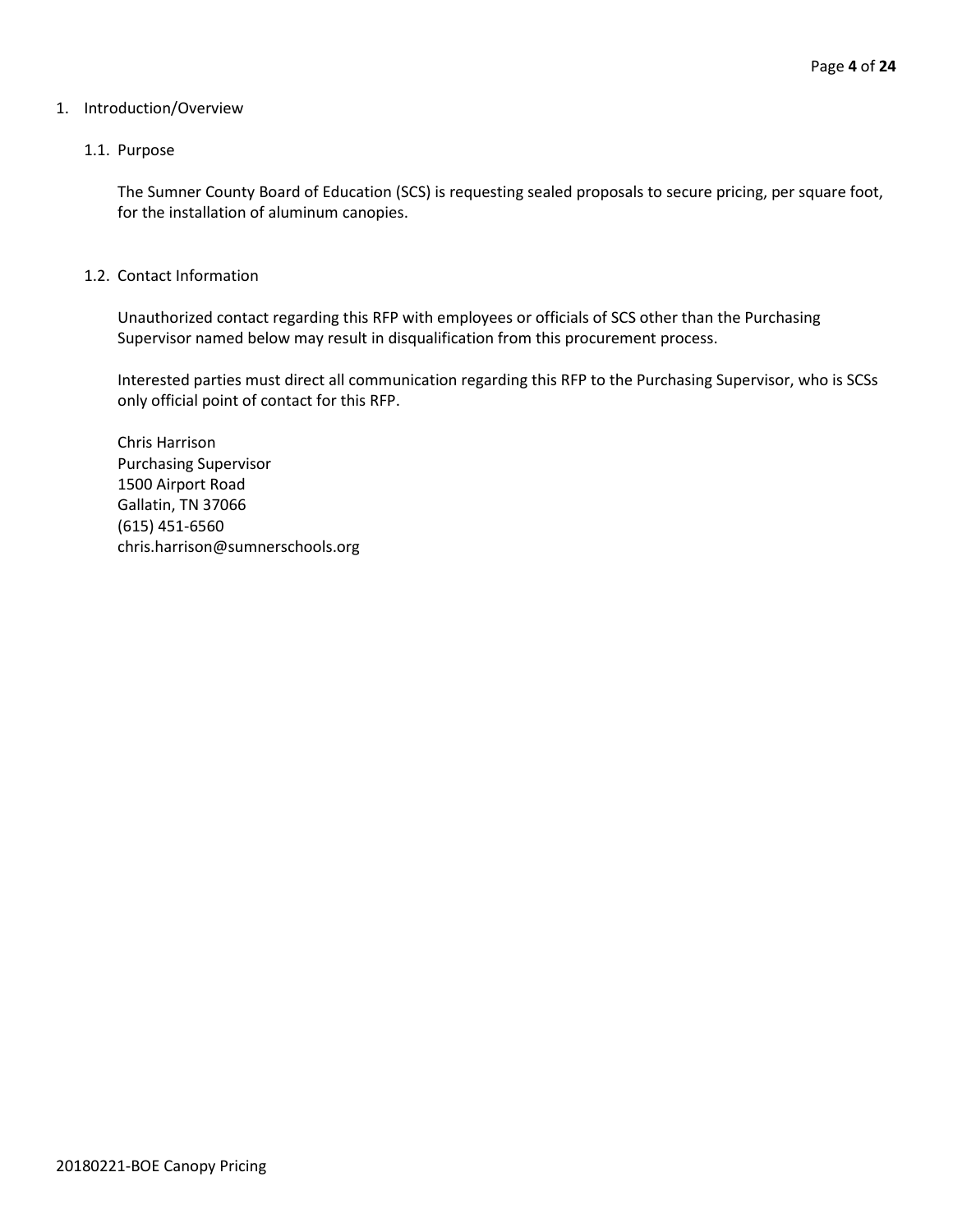## 2. Requirements

#### 2.1. Contract Term

- 2.1.1.1. It is the intention of SCS to award a contract to be valid for one year with the option to renew for an additional two, one-year periods. The initial contract period shall be from date of award thru December 31, 2018. Each additional period shall begin on January  $1<sup>st</sup>$  and end on December 31 $<sup>st</sup>$ .</sup> SCS shall accept a request for a price increase at time of renewal. The price increase must be submitted in writing and is subject to approval by SCS.
- 2.2. Scope of Work / Specifications

#### **BASE BID**

- Install straight line (no turns) canopy consisting of bronze aluminum .032 flat pans and aluminum beam with bronze trim.
	- o Includes .110" bronze aluminum posts (3" x 3")
	- o Posts to be core-drilled thru existing sidewalks, as needed, for installation, 24" below grade with 6" perpendicular threaded rods (4" O/C) mounted in concrete below ground using 3000 psi concrete, mechanically vibrated for proper compaction. Posts will be saddle routed to accommodate placement of beam.
	- o Includes Maxi-gutter and external downspout system.
	- o Includes Drill-Tek fasteners, individually sealed with NPC900 Solar Seal adhesive sealant.
	- o Seal both sides of beam and Maxi-gutter to pans using NPC900 Solar Seal sealant.
	- o Includes clean job-site with proper disposal of debris.

#### **ADDITIONAL PRICING**

- The vendor is to include an upcharge cost per square foot for the following:
	- o Turns (L-shape & Hexagonal)
	- o Step Downs
	- o Radius
	- o Alternate Color

#### **PORTLAND EAST – REPLACEMENT OF DAMAGED CANOPY**

- Follow Base Bid specifications for construction and installation.
- Install 8' Projection x approx. 18' wide and continuing as sidewalk turns; and
- Install 8' Projection x approx. 42' wide and continuing as sidewalk turns, and
- Install 8' Projection x approx. 49' wide
- Aluminum .032 Flat Pans, Aluminum 2" x 7" Self-Mating Beams with Trim, Aluminum Posts = Factory Finish, White in color.
- Maxi-gutter and External Downspout System = Factory Finish, White in color.

The vendor must adhere is to design guidelines. A scale model of the canopy design is available for review. The scale model indicates all the design features for construction. The model is available for review at the SCS Support Services Facility, 1500 Airport Road, Gallatin, TN 37066

The vendor must provide SCS with a one-year warranty to cover against defects in material, fabrication and installation. Coverage will begin from date of completion.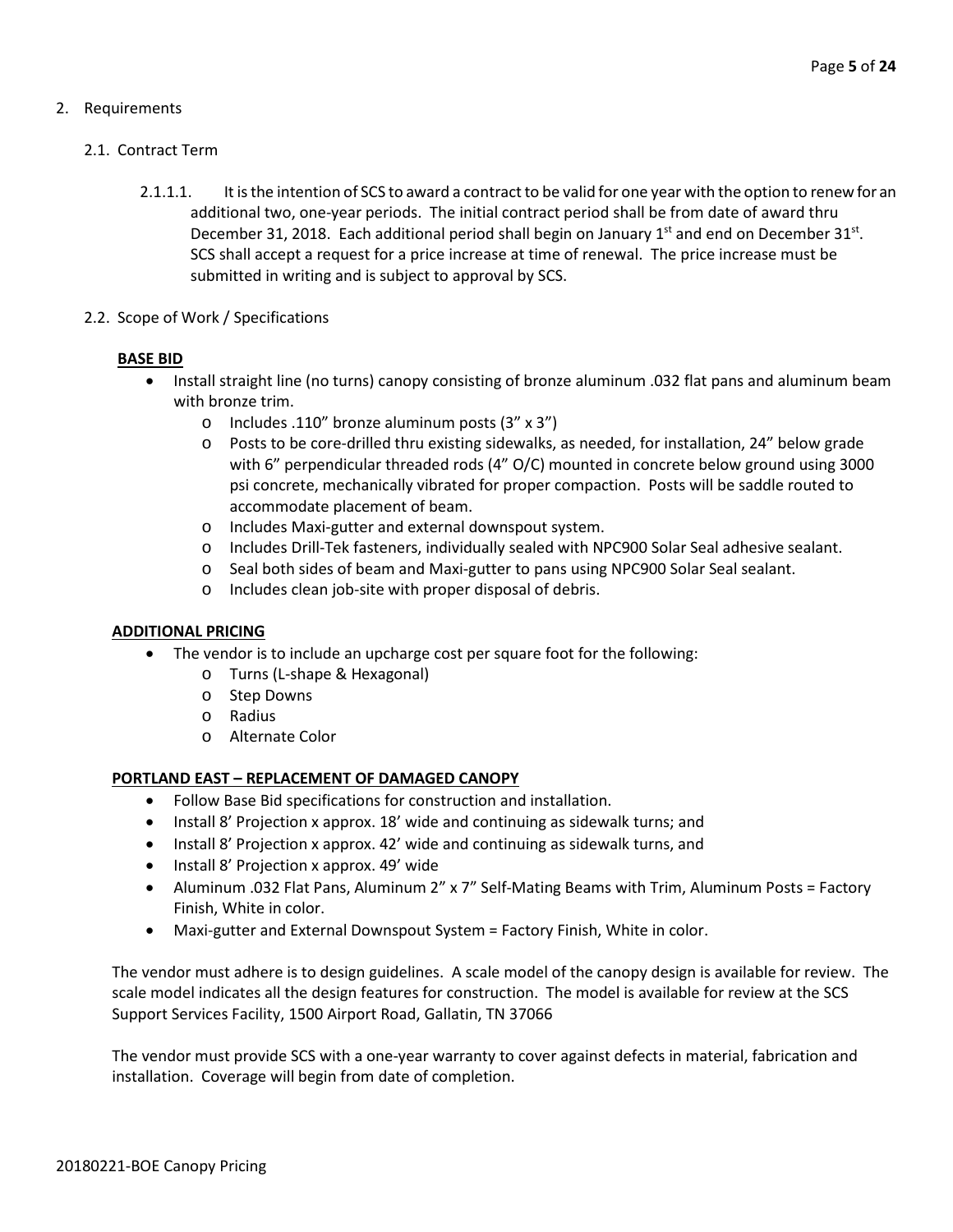#### 2.3. Standard Contractor Obligations

| 2.3.1.1. | Shall provide and obtain all necessary materials, equipment and labor to perform all items |
|----------|--------------------------------------------------------------------------------------------|
|          | listed in the Scope of Work.                                                               |

- 2.3.1.2. Shall provide and obtain all necessary permits with Local, County, etc. agencies as required by law and as required in the Scope of Work.
- 2.3.1.3. Shall schedule all necessary inspections with Local, County, etc. agencies as required by law.
- 2.3.1.4. Shall strictly adhere to all specifications, engineered drawings and any other form of documentation related to the completion of the Scope of Work. SCS reserves the right to withhold partial or all payment until the work is completed to the specifications and satisfaction of SCS. Any work not completed to specifications will be the Contractor's sole responsibility and expense to redo.
- 2.3.1.5. Shall provide Worker's Compensation Insurance and required by State of Tennessee law. The Contractor shall prove compliance with Public Chapter No. 587 criminal background check and provide a Drug Free Workplace Affidavit in compliance with T.C.A 50-9-113.
- 2.3.1.6. Shall dispose of all generated waste materials in compliance with all Local, State and Federal guidelines, regulations and requirements.
- 2.3.1.7. Shall have property trained and experienced staff to facilitate the services specified in the Scope of Work. If applicable, the Contractor shall provide documentation that staff has received the manufacturers' certification to complete the services specified in the Statement of Work.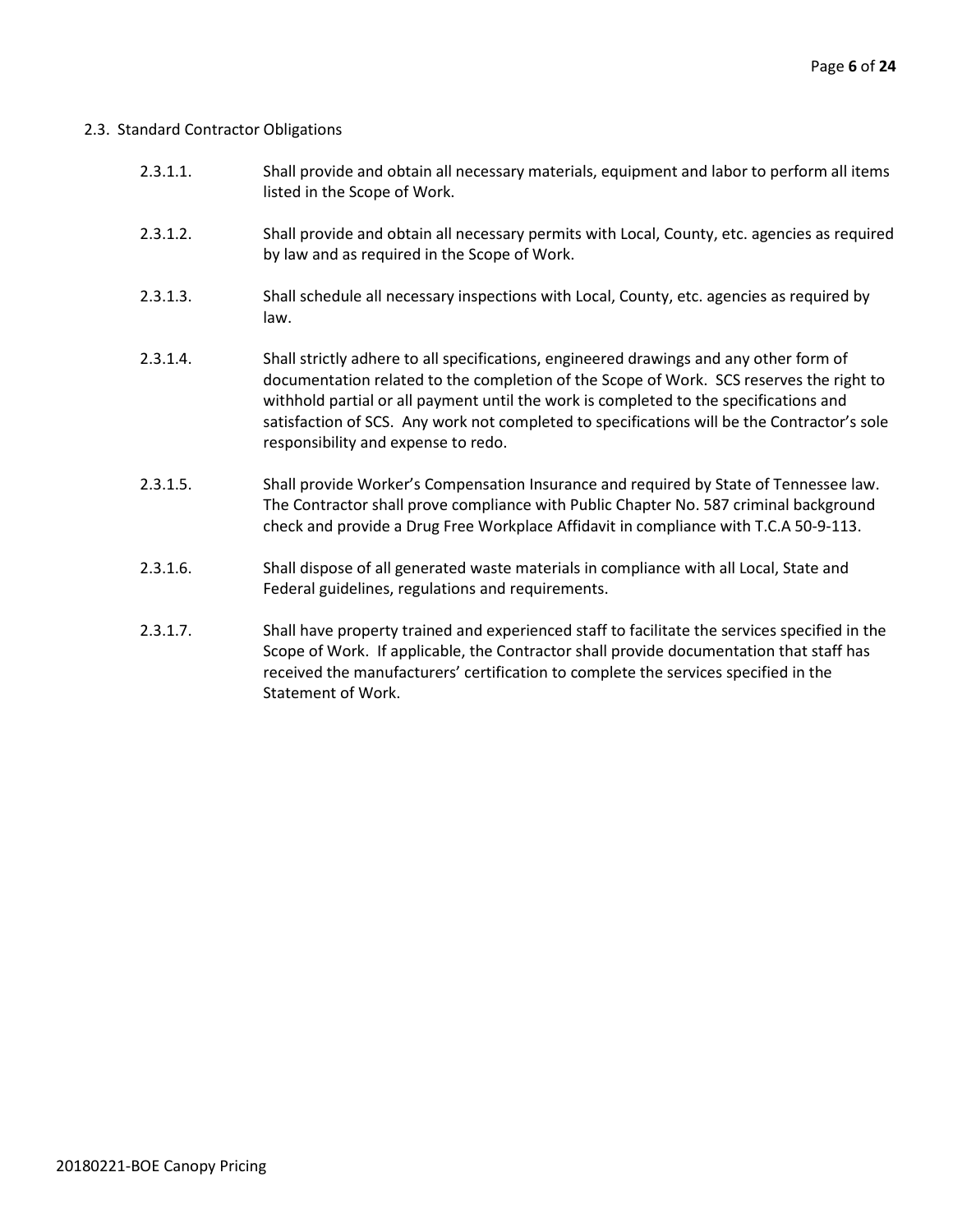- 3. Source Selection and Contract Award
	- Award(s), if made, will be made to the Responsive and Responsible proposer(s) whose proposal is most advantageous to SCS, taking into consideration price and the other evaluation criteria set forth in the RFP.
		- o General Criteria to be determined "Responsive"
			- Does the proposal include all required information, included completed attachment forms and affidavits?
			- Was the proposal delivered on or before the stated deadline? Did it include the required number of copies (hard & electronic)?
		- o General Criteria to be determined "Responsible"
			- Does the Proposer demonstrate an understanding of SCSs needs and proposed approach to the project?
			- **Does the Proposer possess the ability, capacity, skill and financial resources to provide the** service?
			- Can the Proposer take upon itself the responsibilities set forth in the RFP and produce the required outcomes in a timely fashion?
			- **Does the Proposer have the character, integrity, reputation, judgement, experience and** efficiency required for the project?
	- SCS reserves the right to enter into discussions with Proposers which have submitted proposals determined to be reasonably like of being considered for selection to assure a full understanding of and responsiveness to the RFP requirements. Every effort shall be afforded to assure fair and equal treatment with respect to the opportunity for discussion and/or revision of their respective proposals. Revisions may be permitted after the submission and prior to the award for the purpose of obtaining the best offers.
	- SCS reserves the right to negotiate price and contract terms and conditions with the most qualified proposer(s) to provide the requested service. If a mutually beneficial agreement with the highest ranked firm is not reached, SCS reserves the right to enter into contract negotiations with the next highest ranked proposer and continue this process until an agreement is reached.
	- Upon mutual agreement by both parties, SCS shall grant the right to extend the terms, conditions and prices of contract(s) awarded from this RFP to other Institutions (such as State, Local and/or Public Agencies) who express an interest in participating in any contract that results from this RFP. Each of the "piggyback" Institutions will issue their own purchasing documents for purchase of the goods/services. Proposer agrees that SCS shall bear no responsibility or liability for any agreements between Proposer and the other Institution(s) who desire to exercise this option.
- 4. Schedule of Events

| <b>RFP Issued</b>                    | February 5, 2018               |
|--------------------------------------|--------------------------------|
| Notice of Intent to Propose DEADLINE | February 13, 2018              |
| <b>Questions DEADLINE</b>            | February 15, 2018              |
| <b>RFP Submission DEADLINE</b>       | February 21, 2018 @ 10:00 a.m. |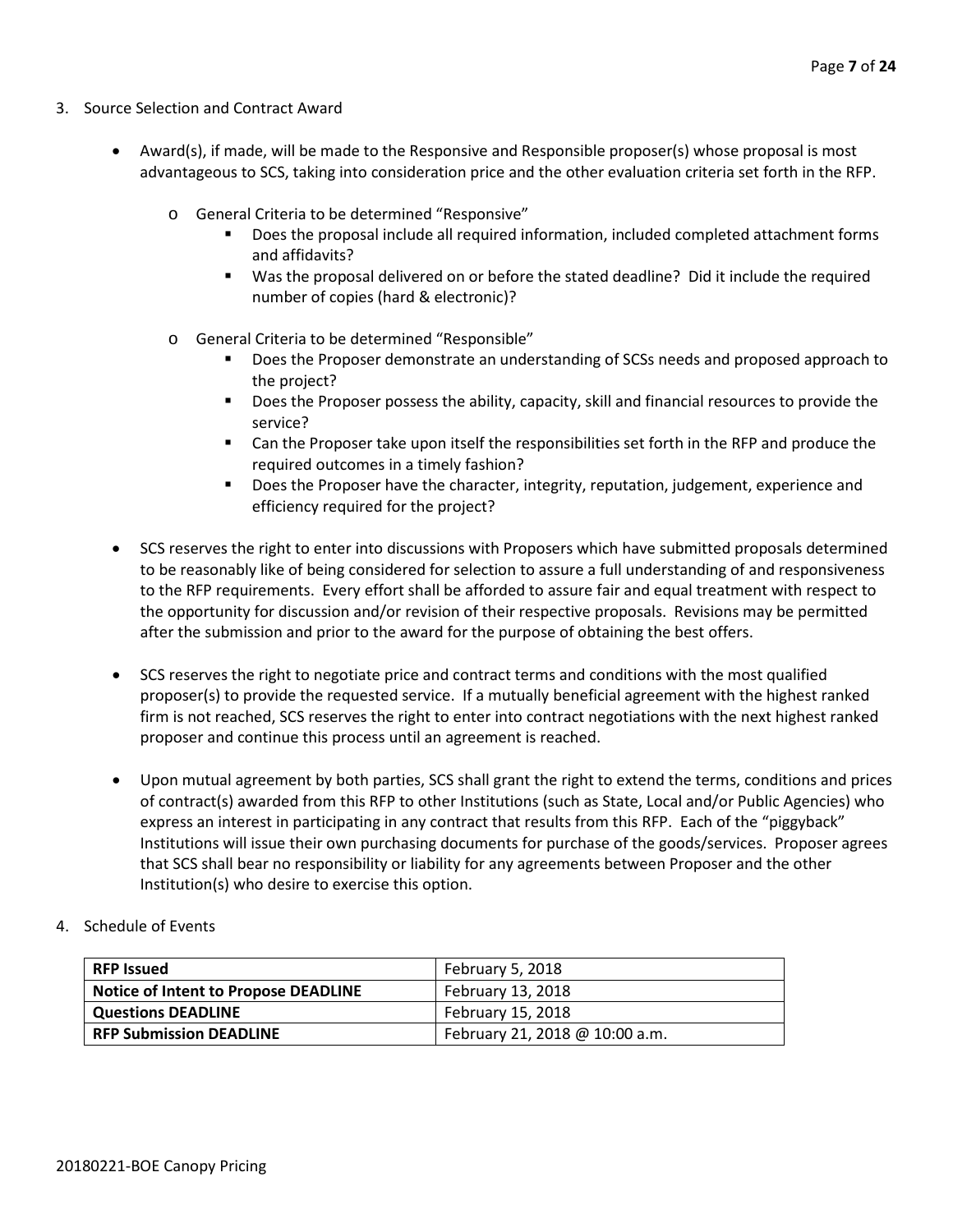#### 5. Instructions for Proposal

#### 5.1. Required Forms

- Proposer must complete and submit the Attachments in Section 6. Attachments may be omitted depending on the RFP requirements. Refer to the Table of Contents for omitted Attachments.
- Evidence of a valid State of Tennessee Business License and/or Sumner County Business License. For all vendors with annual purchases in excess of \$50,000; a business license must be on file with the SCS Finance Department.
- Copy of State of Tennessee License (if applicable) in respective field.
- Evidence of Commercial General Liability Insurance
- If applicable, the Proposer must include a copy of the contract(s) the Proposer will submit to be signed.

#### 5.2. New Vendors

- To comply with Internal Revenue Service requirements, all vendors who perform any type of service are required to have a current IRS Form W-9 on file with the SCS Finance Department. It is a mandatory requirement to complete the IRS Form W-9 (Attachment 6.9) included in this RFP.
- To comply with the Tennessee Lawful Employment Act (50-1-702 and 50-1-703), non-employees (individuals paid directly by the employer in exchange for the individual's labor or services) must have on file one (1) of the following documents:
	- o A valid Tennessee driver's license or photo identification;
	- o A valid driver's license or photo identification from another state where the license requirements are at least as strict as those in Tennessee;
	- o A birth certificate issued by a U.S. state, jurisdiction or territory;
	- o A U.S. government issued certified birth certificate;
	- o A valid, unexpired U.S. passport;
	- o A U.S. certificate of birth abroad (DS-1350 or FS-545)
	- o A report of birth abroad of a U.S. citizen (FS-240);
	- o A certificate of citizenship (N560 or N561);
	- o A certificate of naturalization (N550, N570 or N578);
	- o A U.S citizen identification card (I-197 or I-179); or
	- o Valid alien registration documentation or other proof of current immigration registration recognized by the United States Department of Homeland Security that contains the individual's complete legal name and current alien admission number or alien file number (or numbers if the individual has more than one number).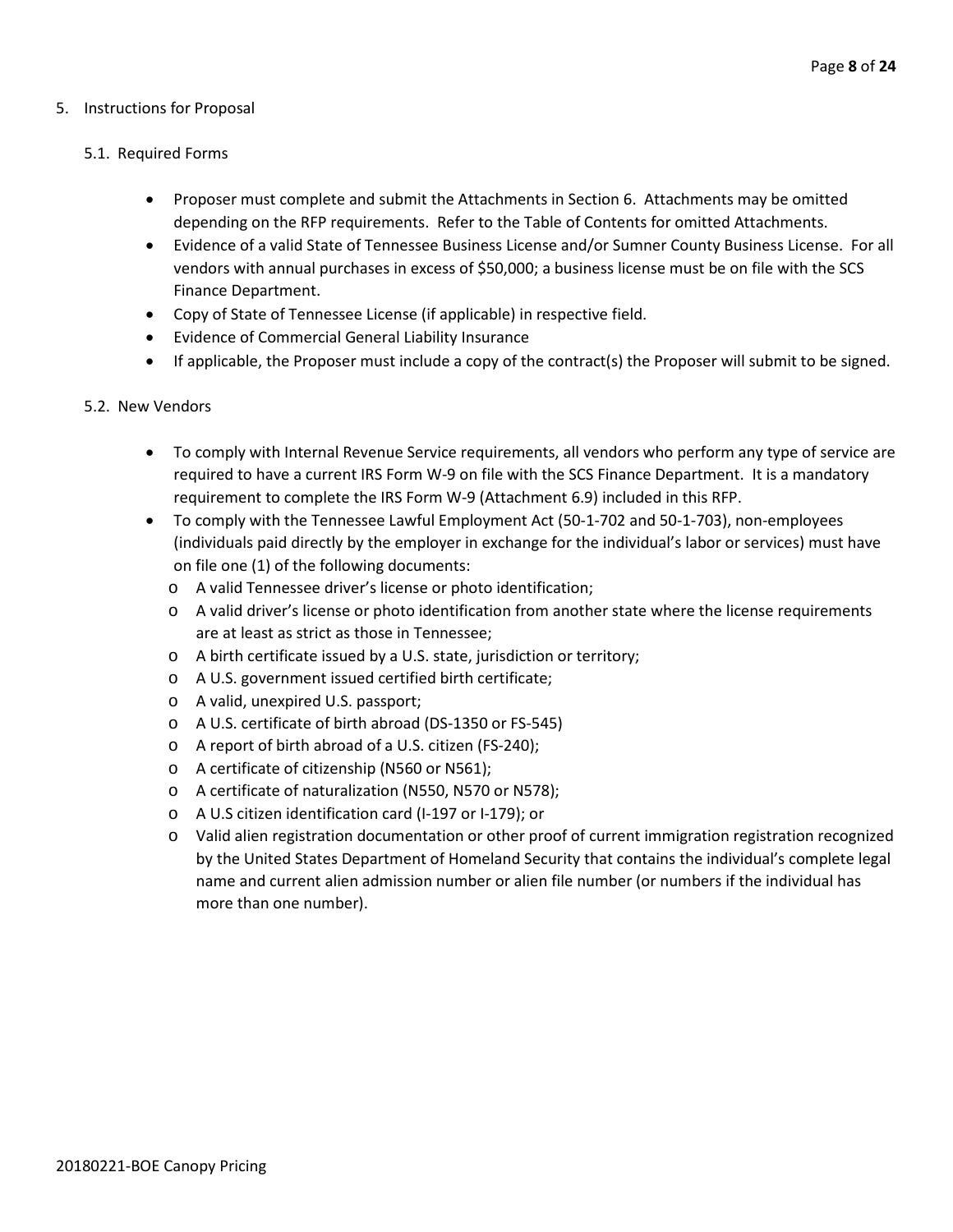5.3. Acknowledgement of Insurance Requirements

By submitting a proposal, Proposer acknowledges that it has read and understands the insurance requirements for the proposal. The Proposer who may have employees, contractors or agents working on SCS properties shall carry current certificates for general and professional liability insurance and for workers' compensation of a minimum of \$250,000. The owner or Principal of each Proposer must also be insured by workers' compensation if they perform any of the services on SCS properties. There will be no exceptions to the insurance requirement. Proposer also understands that the evidence of required insurance must be submitted within fifteen (15) working days following notification of its offer being accepted; otherwise, SCS may rescind its acceptance of the Proposers proposal.

5.4. Clarification and Interpretation of RFP

The words "must" and "shall" in the RFP indicate mandatory requirements. Taking exception to any mandatory requirement shall be considered grounds for rejection. There are other requirements that SCS considers important but not mandatory. It is important to respond in a concise manner to each section and submit an itemized list of all exceptions.

5.5. Proposal Package

The package containing the proposal must be sealed and clearly marked on the outside of the package: **"20180221-BOE Canopy Pricing" DO NOT OPEN**

All sealed proposals packages must include all the following. Any sealed proposals are subject to rejection as non-conforming if any applicable item is not included.

- One (1) Complete Original
- Original Signature on Original Proposal. NO copied or digital signatures.

The outside of the proposal package must be labeled as follows (if applicable):

- 1. Name of Company and Principal Owner, Business License Number, Expiration Date and License Classification.
- 2. In addition to Item 1, the same is applicable to masonry contractors if the work performed is > \$100,000.
- 3. In addition to Item 1, the same is applicable to HVAC, electrical, plumbing or A/C contractors if the work performed is > \$25,000.
- 4. In addition to Item 1, the same is applicable plus the Department of Environment & Conservation License Number and Classification, applicable to geothermal contractors if the work performed is > \$25,000.
- 5. If the prime contractor performs the masonry portion of the project or any of the above listed contractor skill sets and the work performed is > \$100,000; it must be so designated.
- 6. Only one (1) contractor in each classification listed shall be written on the bid envelope.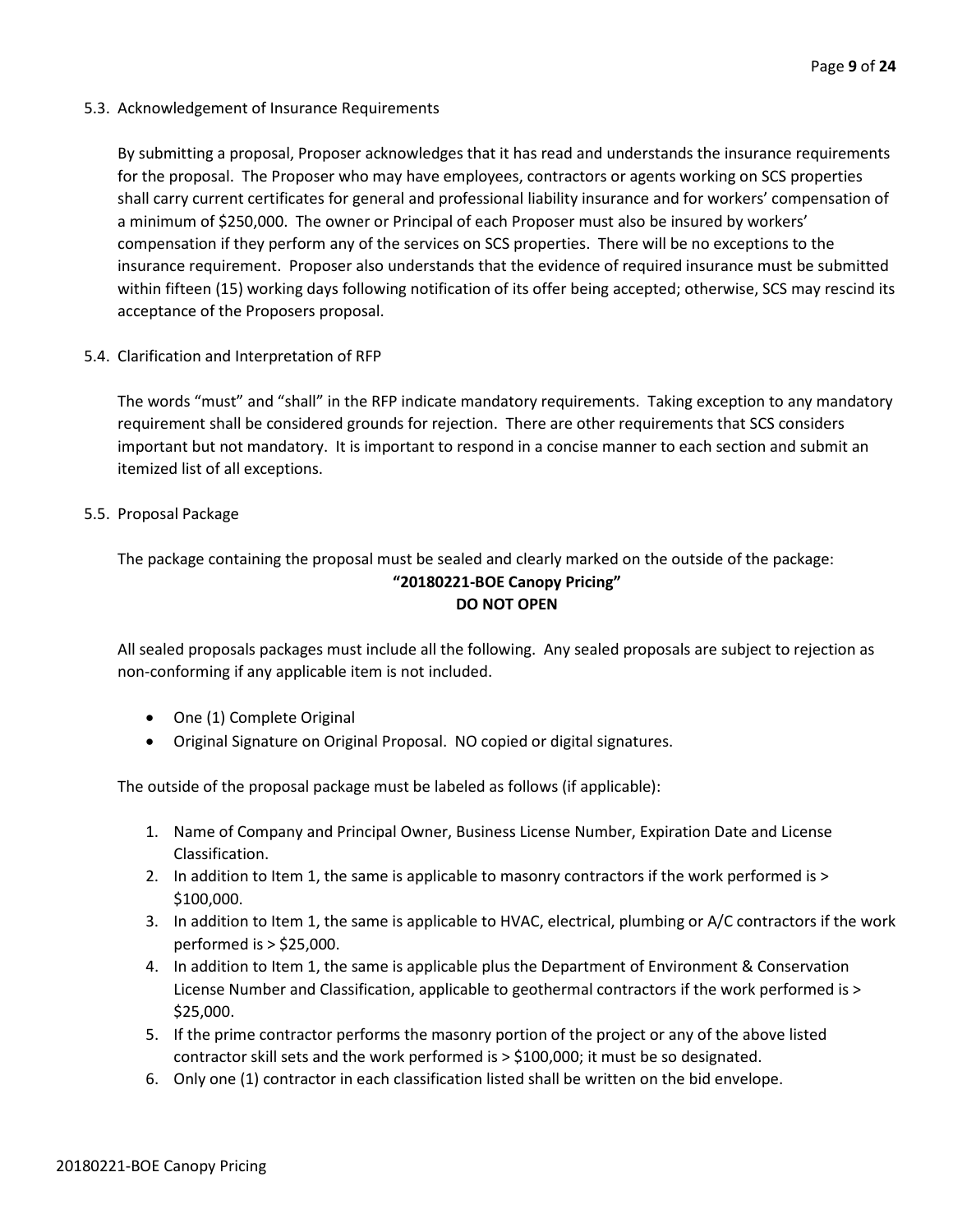#### 5.6. Delivery of Proposals

Sealed proposals will be accepted until **February 21, 2018 @ 10:00 a.m. Local Time**. Proposals received after that time will be deemed invalid. Vendors mailing proposal packages must allow sufficient time to ensure receipt of their package by the time specified. There will be no exceptions. Proposals will be opened and read aloud. The reading of the bids will begin at **10:00 a.m. Local Time**.

Due to the nature of deliveries to the SCS Support Services Facility by carriers such as UPS, FedEx and such like; the proposal package will be accepted if the date and time on the delivery confirmation are indicated to be on or before the Proposal Deadline.

| Delivery Address: | Sumner County Board of Education |
|-------------------|----------------------------------|
|                   | Attn: Purchasing Supervisor      |
|                   | 1500 Airport Road                |
|                   | Gallatin, TN 37066               |

#### 5.7. Evaluation of Proposals

The SCS Purchasing Supervisor will first examine the proposals to reject those that are clearly non-responsive to the stated requirements. Proposers who are determined to be non-responsive and/or non-responsible will be notified of this determination.

The evaluation process will include the following factors:

- Company Experience and Qualifications
	- o The number of years the Proposer has been licensed to do business.
	- o The number of years the Proposer has been providing the requested services.
	- o How many similarly sized or larger K-12 clients have you contract with?
- Compensation/Price Data
	- o Address all costs associated with performance of the contracted services.
- Past Performance and References
	- o Provided a minimum of two (2) client references for similar projects in size and scope successfully completed by Proposer within the last three (3) years. Attachment 6.3.
	- o SCS may also consider other sources of pertinent past performance information, including the districts own experience with the Proposer.
- 5.8. Request for Clarification of Proposals

Requests for clarification of proposals shall be distributed by the Purchasing Supervisor in writing (or email).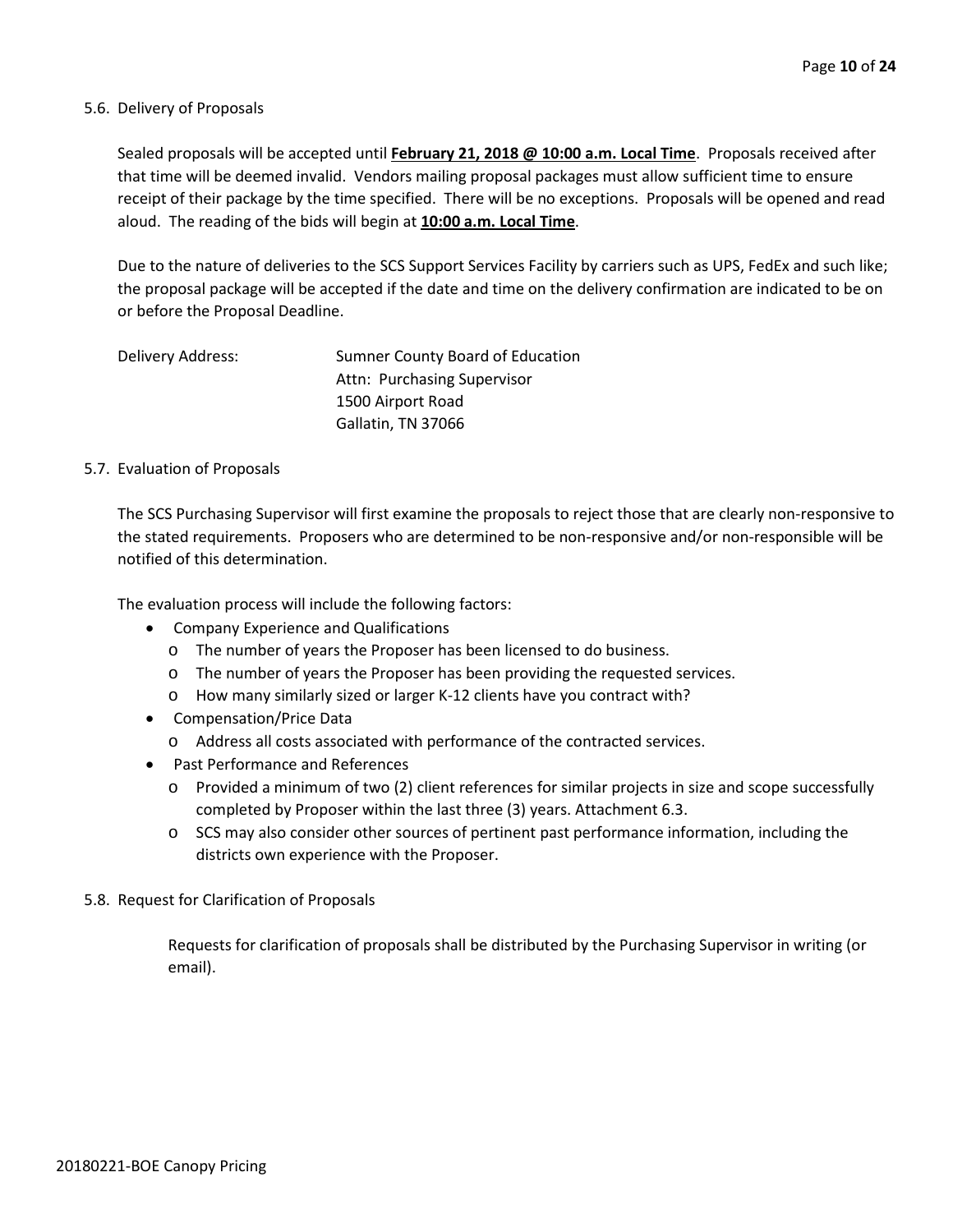#### 5.9. Protests

In the event that any interested party finds any part of the listed specifications, terms or conditions to be discrepant, incomplete or otherwise questionable in any respect; it shall be the responsibility of the concerned party to notify the SCS Purchasing Office of such matters immediately upon receipt of the RFP. All notifications must be sent to the Purchasing Supervisor via email at [purchasing@sumnerschools.org.](mailto:purchasing@sumnerschools.org)

Any actual or prospective Proposer who is aggrieved in connection with the RFP or award of a contract may protest to the Purchasing Supervisor and/or the Sumner County Board of Education at its regularly scheduled meeting.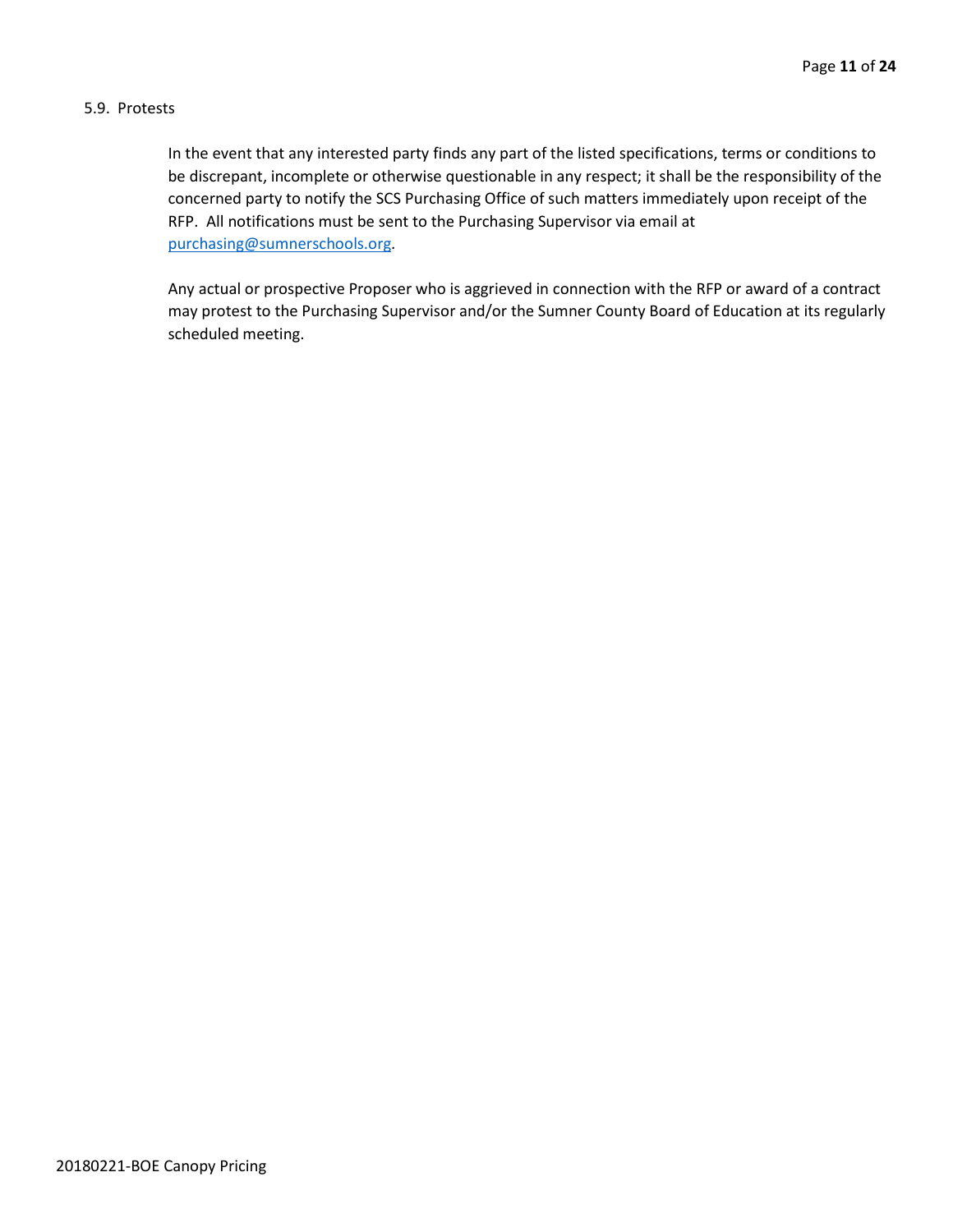#### **ATTACHMENT 6.1 - Contact Information**

| <b>Company Legal Name:</b>                 |          |
|--------------------------------------------|----------|
| <b>Company Official Address:</b>           |          |
|                                            |          |
| Company Web Site (URL):                    |          |
|                                            |          |
| Contact Person for project administration: |          |
|                                            |          |
|                                            |          |
|                                            |          |
|                                            | (office) |
|                                            | (mobile) |
|                                            |          |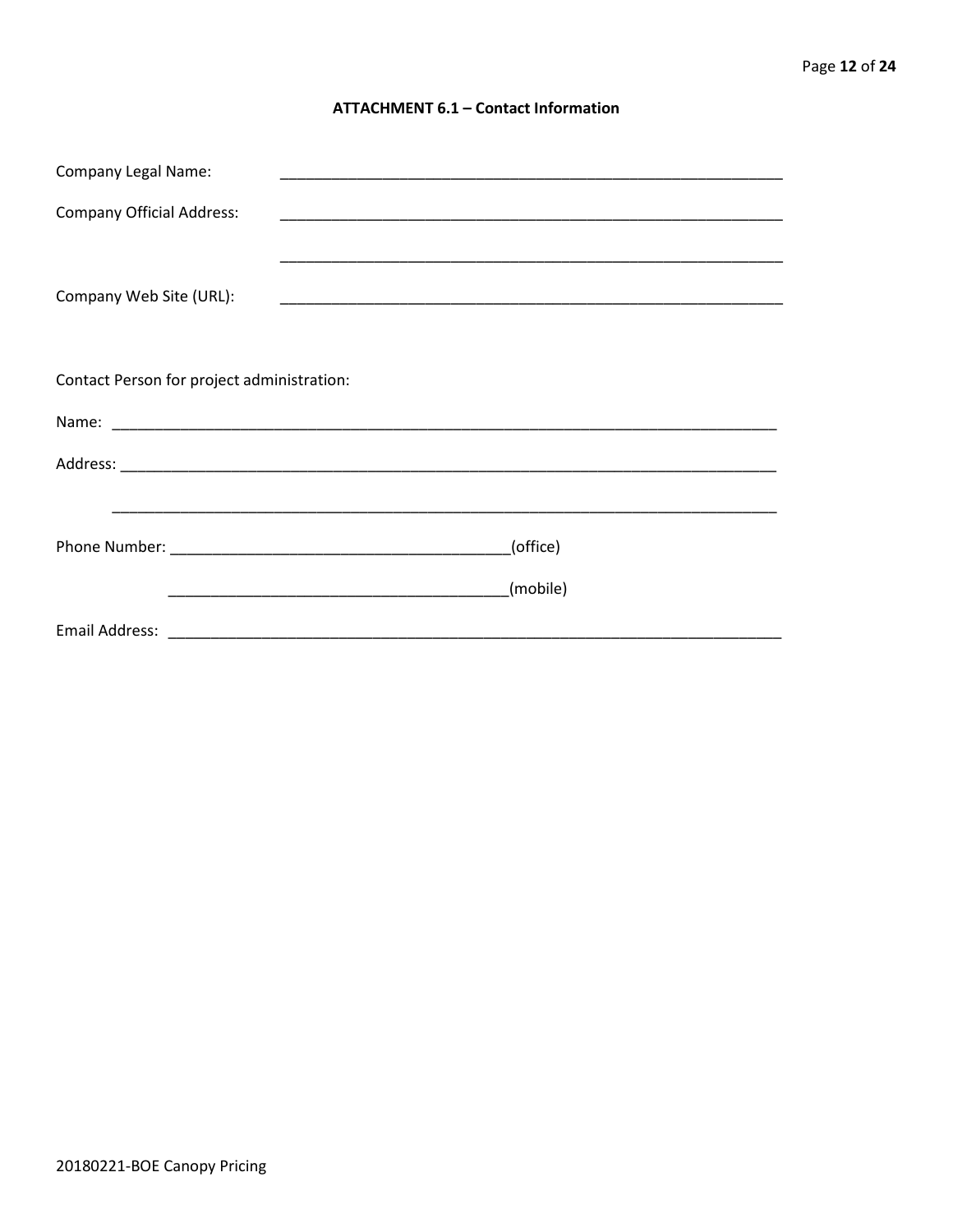

Attn: Purchasing Supervisor 1500 Airport Road Gallatin, TN 37066

# **ATTACHMENT 6.2 – Bid Form/Certification 20180221-BOE Canopy Pricing**

| Date |                                       |
|------|---------------------------------------|
|      | , a duly authorized representative of |
|      | hereby submit our bid for 20180221-   |

**BOE Canopy Pricing** in accordance with the specifications and instructions set forth in these bid documents.

| <b>DESCRIPTION</b>                 | <b>COST PER SQUARE FOOT</b> |
|------------------------------------|-----------------------------|
| <b>Base Bid</b>                    |                             |
| <b>Additional Pricing</b>          |                             |
| o L-shape & Hexagonal              |                             |
| <b>Step Downs</b><br>$\circ$       |                             |
| Radius<br>$\circ$                  |                             |
| <b>Alternate Color</b><br>$\Omega$ |                             |

| <b>DESCRIPTION</b>          | <b>TOTAL PROJECT COST</b> |
|-----------------------------|---------------------------|
| <b>Portland East Canopy</b> |                           |

*\*Vendor may submit notes on an additional page.*

| Printed Name |                    |
|--------------|--------------------|
|              |                    |
|              |                    |
| (street)     | (city, state, zip) |
|              |                    |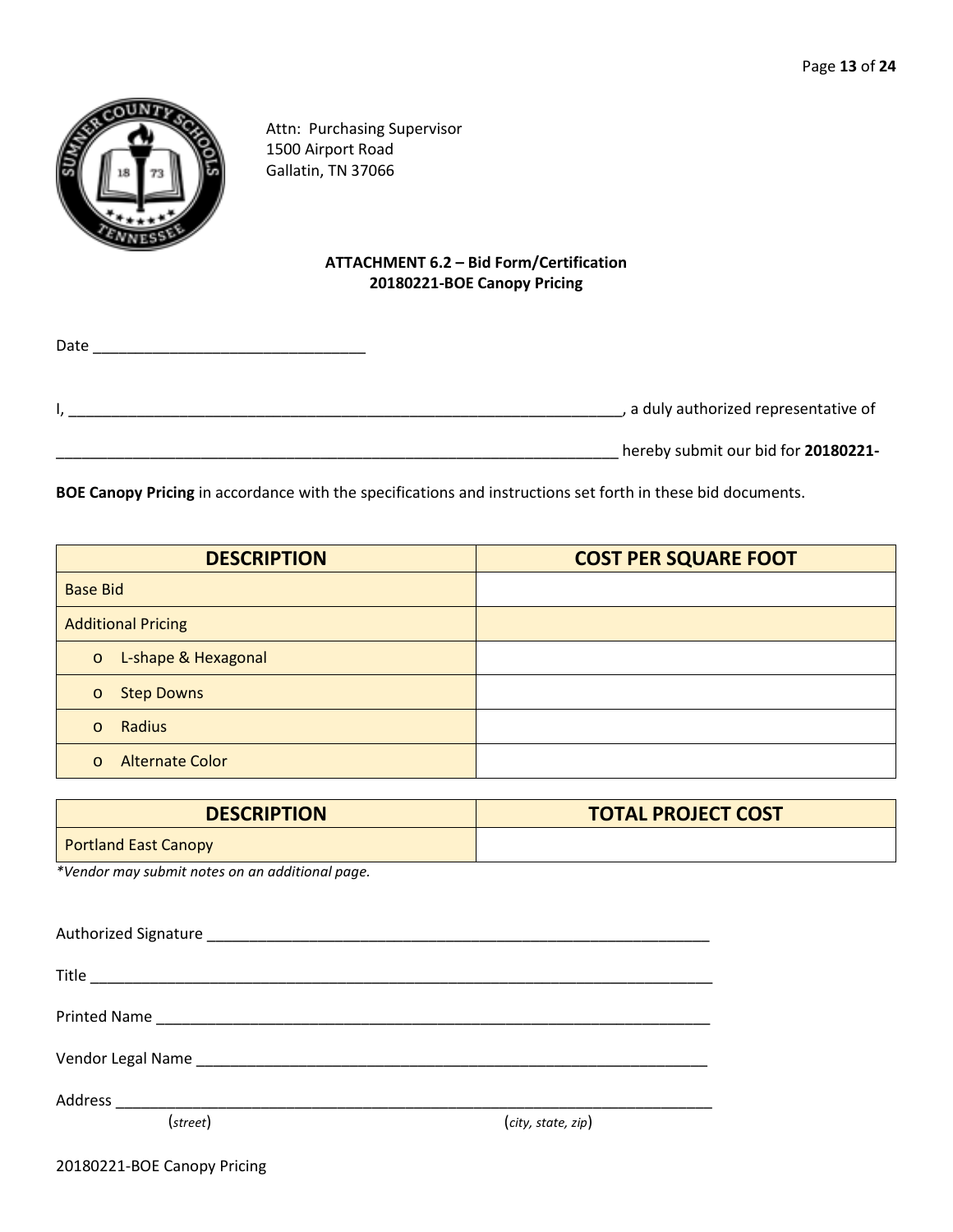| <b>ATTACHMENT 6.3 - References</b> |  |  |
|------------------------------------|--|--|
|------------------------------------|--|--|

\*Proposers may copy this page and submit additional references.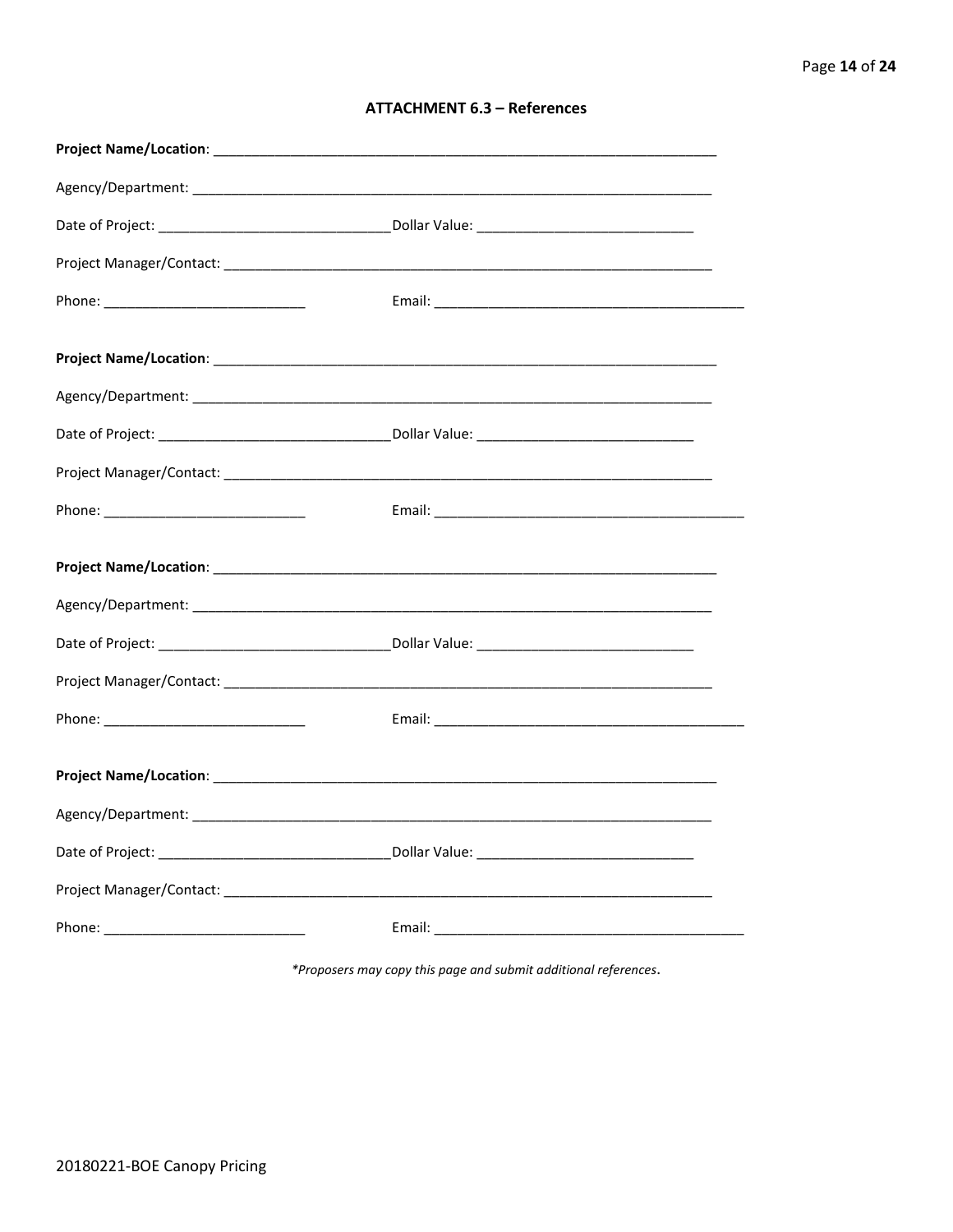#### **ATTACHMENT 6.4 – Certification Regarding Debarment or Suspension**

The prospective participant certifies, to the best of its knowledge and belief, that it and its principals:

- Are not presently debarred, suspended, proposed for debarment, declared ineligible or voluntarily excluded from participation in transactions under federal non-procurement programs by any federal department or agency;
- Have not, within the three-year period preceding the proposal, had one or more public transactions (federal, state or local) terminated for cause or default; and
- Are not presently indicated or otherwise criminally or civilly charged by a government entity (federal, state or local) and have not, within the three-year period preceding the bid, been convicted or had a civil judgement rendered against it:
	- o For the commission of fraud or a criminal offense in connection with obtaining, attempting to obtain or performing a public transaction (federal, state or local) or a procurement contract under such a public transaction;
	- o For the violation of federal or state antitrust statutes, including those proscribing price fixing between competitors, the allocation of customers between competitors, or bid rigging; or
	- o For the commission of embezzlement, theft, forgery, bribery, falsification or destruction of records, making false statements, or receiving stolen property.

\_\_\_\_\_\_\_\_\_\_\_\_\_\_\_\_\_\_\_\_\_\_\_\_\_\_\_\_\_\_\_\_\_\_\_\_\_\_\_\_\_\_\_\_\_\_\_\_\_\_\_\_

I understand that a false statement on this certification may be grounds for the rejection of this proposal or the termination of the award.

Name of Participating Agency: \_\_\_\_\_\_\_\_\_\_\_\_\_\_\_\_\_\_\_\_\_\_\_\_\_\_\_\_\_\_\_\_\_\_\_\_\_\_\_\_\_\_\_\_\_\_\_\_\_\_\_\_\_\_\_\_\_\_\_\_

Name and Title of Authorized Representative: \_\_\_\_\_\_\_\_\_\_\_\_\_\_\_\_\_\_\_\_\_\_\_\_\_\_\_\_\_\_\_\_\_\_\_

Signature of Authorized Representative: \_\_\_\_\_\_\_\_\_\_\_\_\_\_\_\_\_\_\_\_\_\_\_\_\_\_\_\_\_\_\_\_\_\_\_\_\_\_\_\_\_\_\_\_\_\_\_\_\_\_\_\_

Date: \_\_\_\_\_\_\_\_\_\_\_\_\_\_\_\_\_\_\_\_\_\_\_\_\_\_\_\_

**\_\_\_\_** I am unable to certify to the above statement. Attached is my explanation.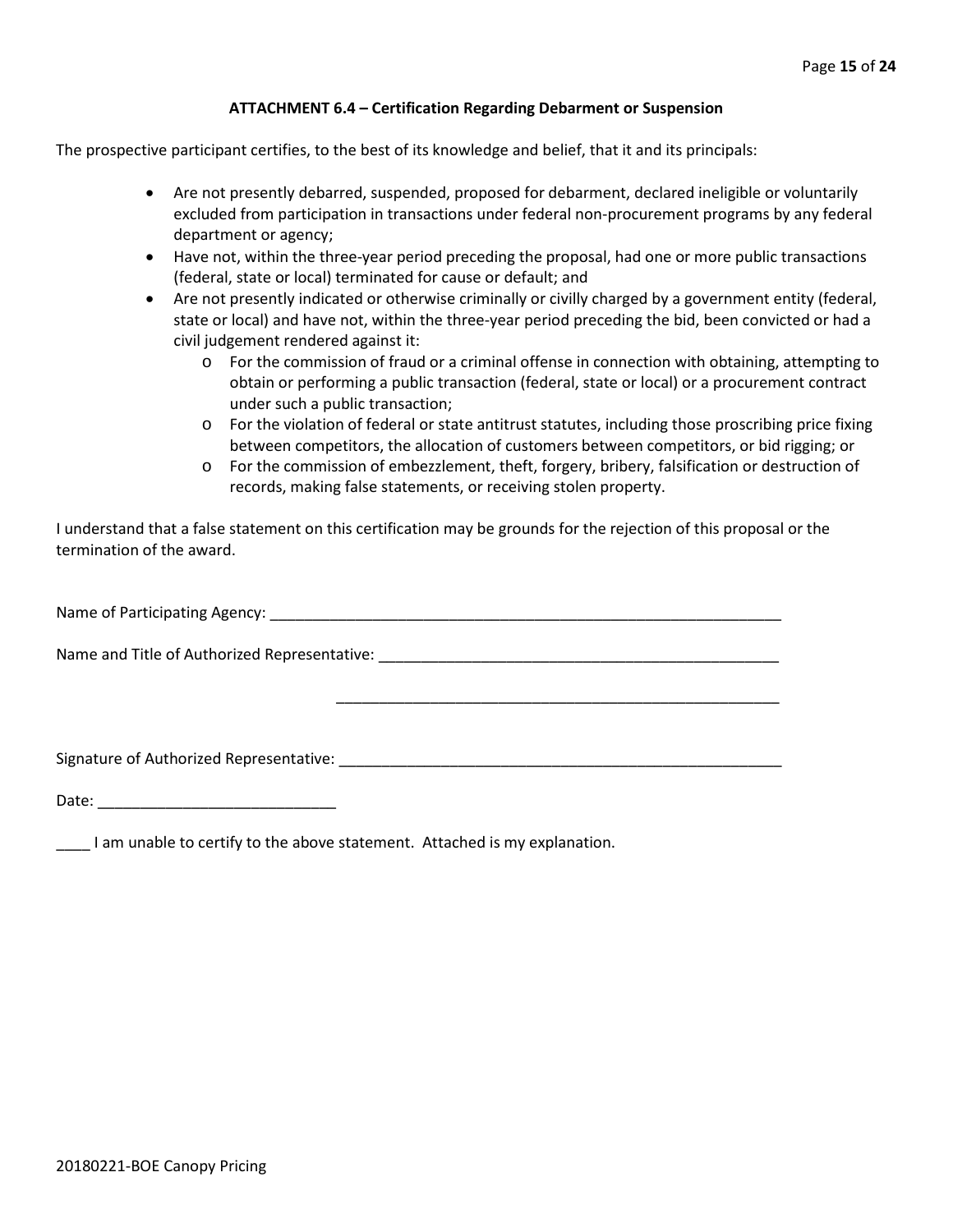#### **ATTACHMENT 6.5 – Condition of Submitting Proposal**

The undersigned Proposer has carefully examined all instructions, requirements, specifications, terms and conditions of the RFP and certifies:

- It is a reputable company regularly engaged in providing goods and/or services necessary to meet the requirements, specifications, terms and conditions of the RFP.
- All statements, information and representations prepared and submitted in response to the RFP are current, complete, true and accurate. Proposer acknowledges that the Sumner County Board of Education (SCS) will rely on such statements, information and representations in selecting the successful proposer(s).
- That the prices quoted shall be SCSs pricing for the products and/or service.
- It shall be bound by all statements, representations, warranties and guarantees made in its proposal.
- Proposer acknowledges that the contract may be canceled if any conflict of interest or appearance of a conflict of interest is discovered by SCS, in its sole discretion.
- All purchase orders must be duly authorized and executed by SCS and subject to the terms and conditions of the RFP.

By checking this box, Proposer agrees that SCS reserves the right to extend the terms, conditions, and prices of this contract to other Institutions (such as State, Local and/or Public Agencies) who express an interest in participating in any contract that results from this RFP. Each of the piggyback Institutions will issue their own purchasing documents for the goods/services. Proposer agrees that SCS shall bear no responsibility or liability for any agreements between Proposer and the other Institution(s) who desire to exercise this option.

| ADDRESS: | <u> 1990 - Johann John Stone, markin film yn y brening yn y brening yn y brening yn y brening yn y brening yn y b</u> |
|----------|-----------------------------------------------------------------------------------------------------------------------|
|          |                                                                                                                       |
| PHONE:   | (office)                                                                                                              |
|          | (mobile)                                                                                                              |
| EMAIL:   |                                                                                                                       |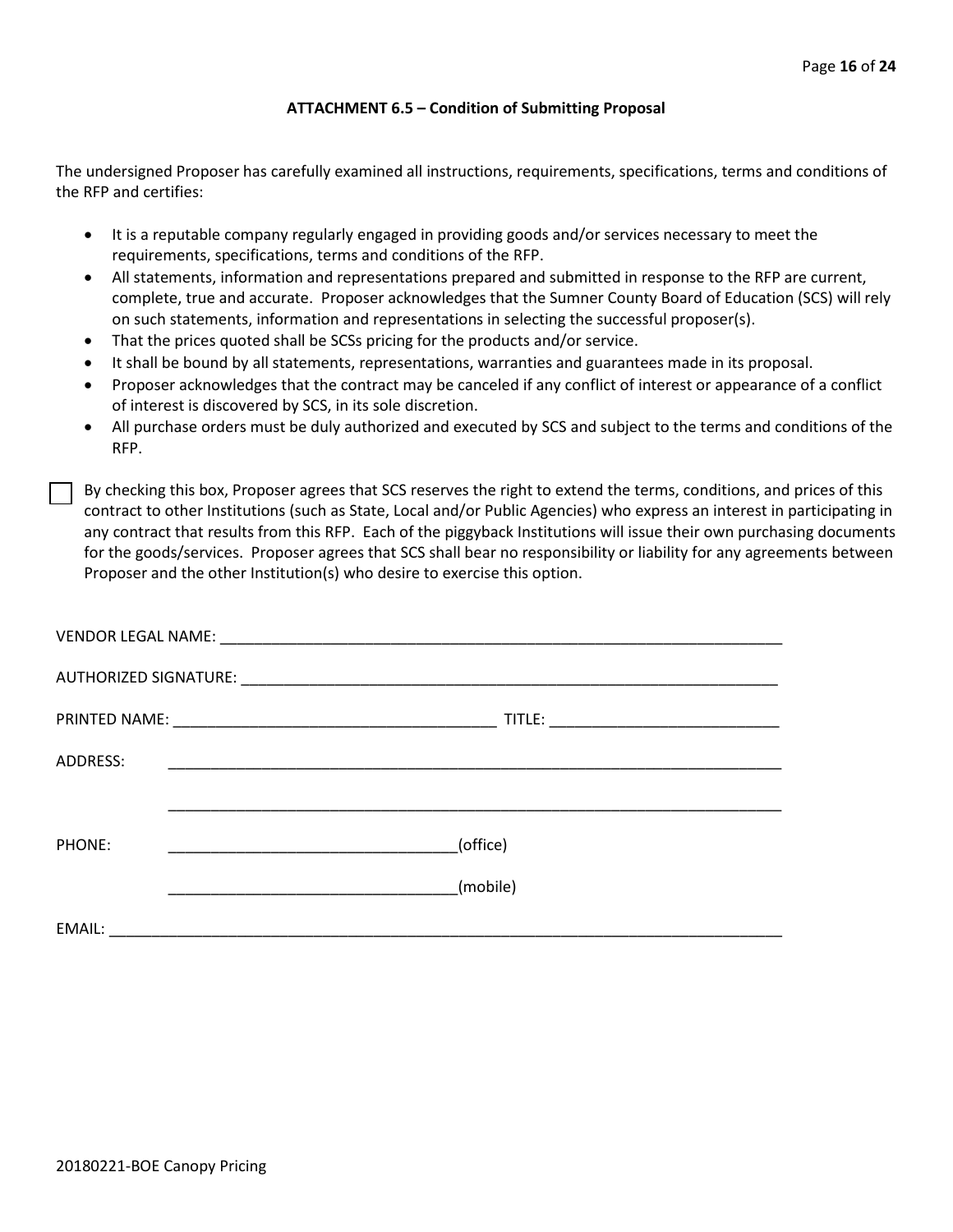#### **ATTACHMENT 6.6 – Statement of Non-Collusion**

The undersigned affirms that they are duly authorized to execute this contract, that this company, corporation, firm, partnership or individual has not prepared this proposal in collusion with any other respondent, and that the contents of this proposal as to prices, terms or conditions of said proposal have not been communicated by the undersigned nor by any employee or agent to any other person engaged in this type of business prior to the official opening of this proposal.

| Address: |          |  |  |  |  |
|----------|----------|--|--|--|--|
|          | (office) |  |  |  |  |
|          |          |  |  |  |  |
|          |          |  |  |  |  |
|          |          |  |  |  |  |
|          |          |  |  |  |  |
|          |          |  |  |  |  |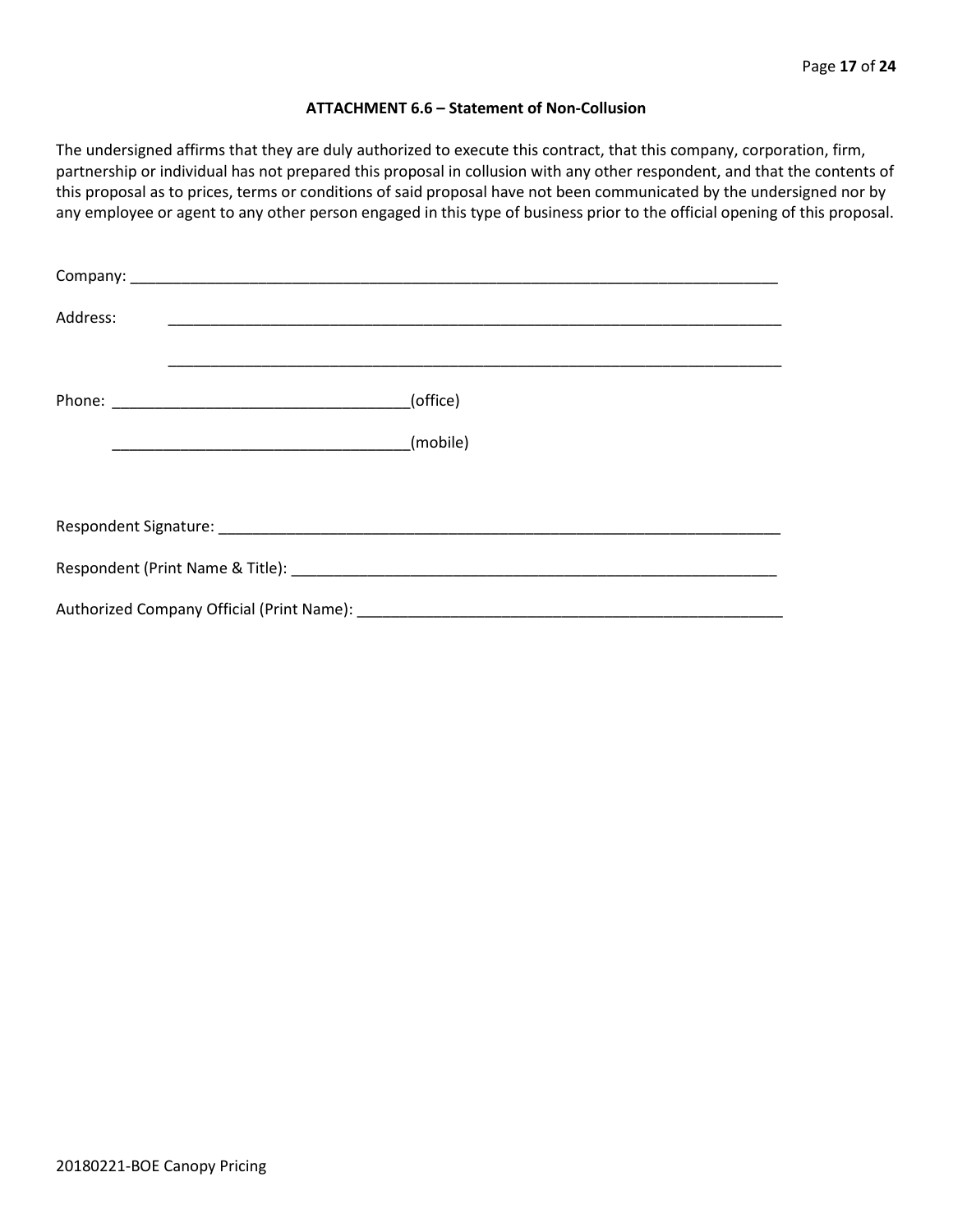#### **ATTACHMENT 6.7 – Attestation Re Personnel**

#### **ATTESTATION RE PERSONNEL USED IN CONTRACT PERFORMANCE**

| <b>CONTRACTOR LEGAL ENTITY NAME:</b>                                   |  |
|------------------------------------------------------------------------|--|
| FEDERAL EMPLOYER IDENTIFICATION NUMBER:<br>(or Social Security Number) |  |

**1 The Contractor, identified above, does hereby attest, certify, warrant, and assure that the Contractor shall not knowingly utilize the services of an illegal immigrant in the performance of this Contract and shall not knowingly utilize the services of any subcontractor who will utilize the services of an illegal immigrant in the performance of this Contract. T.C.A. § 50-1-103**

**SIGNATURE & DATE:**

NOTICE: This attestation MUST be signed by an individual empowered to contractually bind the Contractor.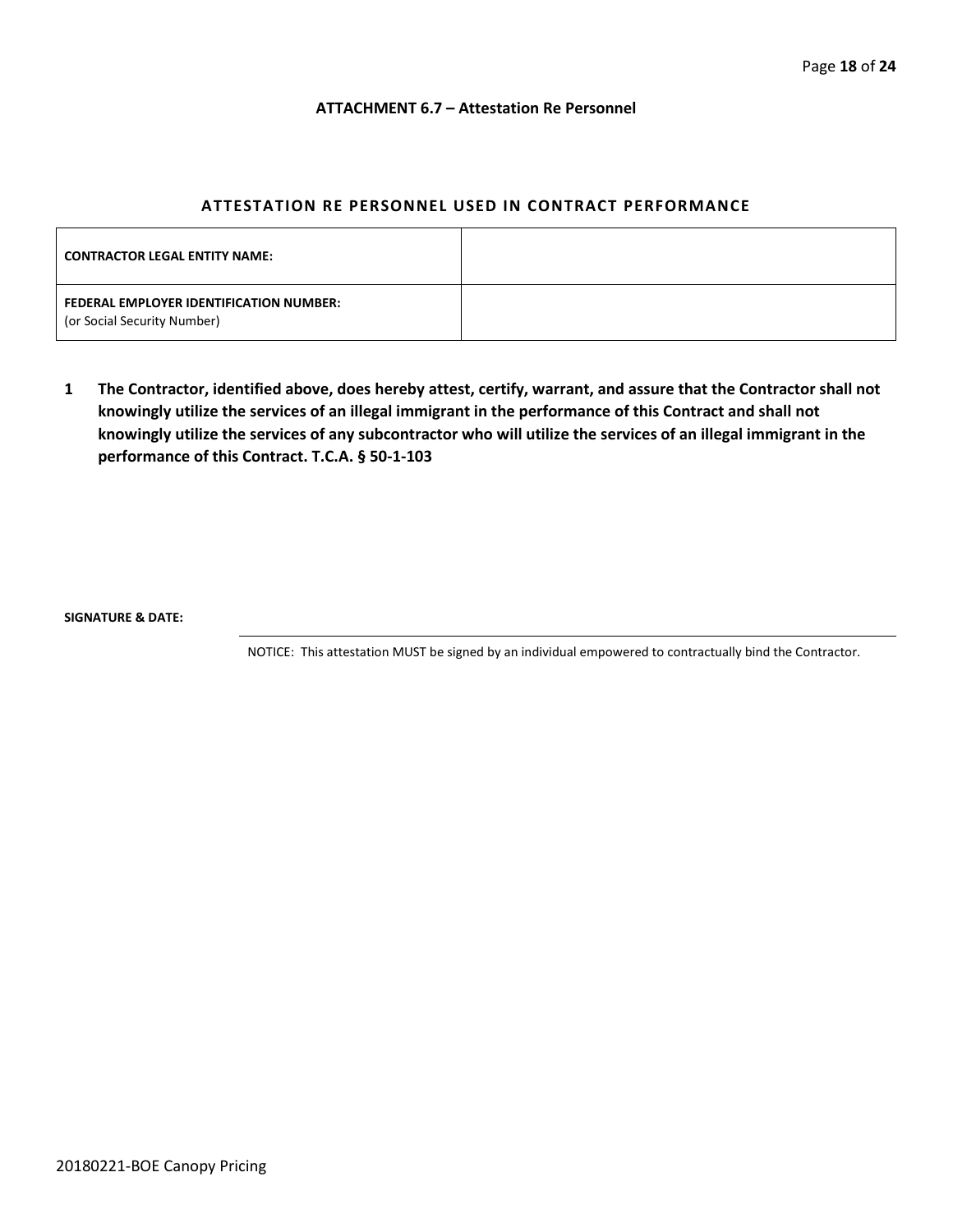#### **ATTACHMENT 6.8 – Drug Free Workplace Affidavit**

The Sumner County Board of Education is committed to maintaining a safe and productive work environment for its employees and to providing high quality service to its citizens. The goal of this policy is for Sumner County Board of Education employees and contractors to remain, or become and remain, drug-free. Abuse and dependency on alcohol and/or drugs can seriously affect the health of employees, contractors and citizens, jeopardize personal safety, impact the safety of others and impair job performance.

STATE OF

**COUNTY OF** \_\_\_\_\_\_\_\_\_\_\_\_\_\_\_\_\_\_\_\_\_\_\_\_\_\_\_\_\_\_\_\_\_

The undersigned, principal officer of

an employer of five (5) or more employees contracting with Sumner County Board of Education to provide goods or services, hereby states under oath as follows:

- 1. The undersigned is a principal officer of (hereinafter referred to as the "Company") and is duly authorized to execute this Affidavit on behalf of the Company.
- 2. The Company submits this Affidavit pursuant to T.C.A. § 50-9-113, which requires each employer with no less than five (5) employees receiving pay who contracts with the state and any local government to provide contracted services to submit an affidavit stating that such employer has a drug-free workplace program that complies with Title 50, Chapter 9 of the *Tennessee Code Annotated*.
- 3. The Company is in compliance with T.C.A. § 50-9-113 and all applicable Federal Laws, Rules and Regulations requiring a drug-free workplace program.

Further affiant saith not.

| <b>Principal Officer:</b>                                                                                                                                                                        |  |           |
|--------------------------------------------------------------------------------------------------------------------------------------------------------------------------------------------------|--|-----------|
| <b>STATE OF</b>                                                                                                                                                                                  |  |           |
| <b>COUNTY OF</b>                                                                                                                                                                                 |  |           |
| I am personally acquainted (or proved to me on the basis of satisfactory evidence) and who acknowledged that such<br>person executed the foregoing affidavit for the purposes therein contained. |  | with whom |
|                                                                                                                                                                                                  |  |           |
|                                                                                                                                                                                                  |  |           |

Notary Public

My commission expires: \_\_\_\_\_\_\_\_\_\_\_\_\_\_\_\_\_\_\_\_\_\_\_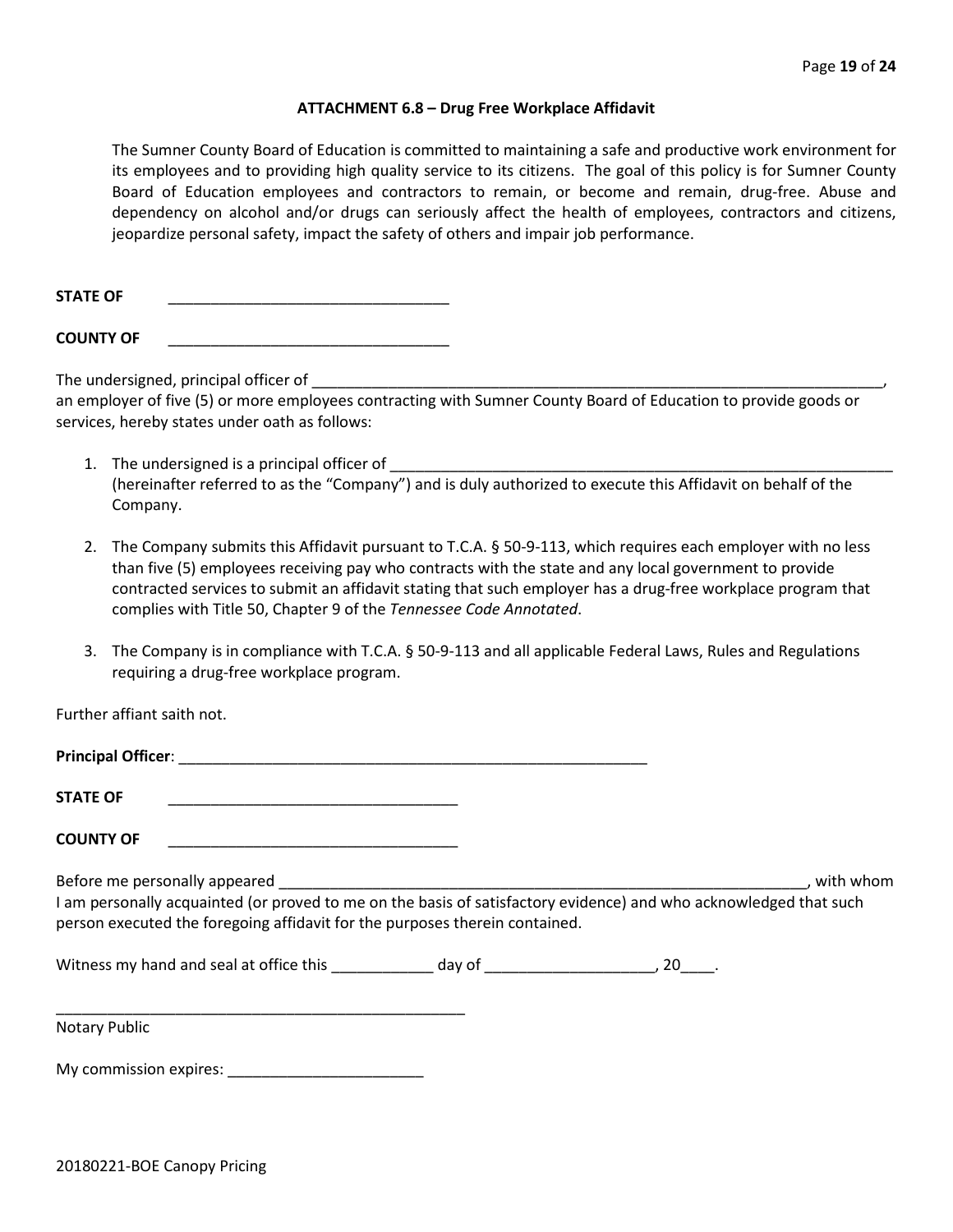#### **ATTACHMENT 6.9 – W9**

| $\sim$                                                                                                                                                                                                                                                                                                                                                                                                                                                                                                                                                                                                                                                                                                                                                                                                                                                                                                                                                                                                                                                                                                                                                                                                                                                                                                                                                                                                        | <b>Request for Taxpayer</b><br>(Rev. December 2014)<br><b>Identification Number and Certification</b><br>Department of the Treasury<br>Internal Revenue Service<br>1 Name (as shown on your income tax return). Name is required on this line; do not leave this line blank.<br>2 Business name/disregarded entity name, if different from above |                                                                                                                                                                                                                                                                                                                                                                                                                                                                                                                                                                                                                                                                                             |                                                                                                                                                                                                                                                                                                                                                                                                                                                                                                                                                                                                                 |        |  |  |  | Give Form to the<br>requester. Do not<br>send to the IRS.                                                                                                                                                                    |  |  |  |  |
|---------------------------------------------------------------------------------------------------------------------------------------------------------------------------------------------------------------------------------------------------------------------------------------------------------------------------------------------------------------------------------------------------------------------------------------------------------------------------------------------------------------------------------------------------------------------------------------------------------------------------------------------------------------------------------------------------------------------------------------------------------------------------------------------------------------------------------------------------------------------------------------------------------------------------------------------------------------------------------------------------------------------------------------------------------------------------------------------------------------------------------------------------------------------------------------------------------------------------------------------------------------------------------------------------------------------------------------------------------------------------------------------------------------|--------------------------------------------------------------------------------------------------------------------------------------------------------------------------------------------------------------------------------------------------------------------------------------------------------------------------------------------------|---------------------------------------------------------------------------------------------------------------------------------------------------------------------------------------------------------------------------------------------------------------------------------------------------------------------------------------------------------------------------------------------------------------------------------------------------------------------------------------------------------------------------------------------------------------------------------------------------------------------------------------------------------------------------------------------|-----------------------------------------------------------------------------------------------------------------------------------------------------------------------------------------------------------------------------------------------------------------------------------------------------------------------------------------------------------------------------------------------------------------------------------------------------------------------------------------------------------------------------------------------------------------------------------------------------------------|--------|--|--|--|------------------------------------------------------------------------------------------------------------------------------------------------------------------------------------------------------------------------------|--|--|--|--|
| Specific Instructions on page<br>Print or type<br>See                                                                                                                                                                                                                                                                                                                                                                                                                                                                                                                                                                                                                                                                                                                                                                                                                                                                                                                                                                                                                                                                                                                                                                                                                                                                                                                                                         | single-member LLC<br>6 City, state, and ZIP code                                                                                                                                                                                                                                                                                                 | 3 Check appropriate box for federal tax classification; check only one of the following seven boxes:<br>C Corporation<br>S Corporation Partnership<br>Trust/estate<br>Individual/sole proprietor or<br>Limited liability company. Enter the tax classification (C=C corporation, S=S corporation, P=partnership) ▶<br>Note. For a single-member LLC that is disregarded, do not check LLC; check the appropriate box in the line above for<br>the tax classification of the single-member owner.<br>code (if any)<br>Other (see instructions) ▶<br>5 Address (number, street, and apt. or suite no.)<br>Requester's name and address (optional)<br>7 List account number(s) here (optional) |                                                                                                                                                                                                                                                                                                                                                                                                                                                                                                                                                                                                                 |        |  |  |  | 4 Exemptions (codes apply only to<br>certain entities, not individuals; see<br>instructions on page 3):<br>Exempt payee code (if any)<br>Exemption from FATCA reporting<br>(Applies to accounts maintained outside the U.S.) |  |  |  |  |
|                                                                                                                                                                                                                                                                                                                                                                                                                                                                                                                                                                                                                                                                                                                                                                                                                                                                                                                                                                                                                                                                                                                                                                                                                                                                                                                                                                                                               |                                                                                                                                                                                                                                                                                                                                                  |                                                                                                                                                                                                                                                                                                                                                                                                                                                                                                                                                                                                                                                                                             |                                                                                                                                                                                                                                                                                                                                                                                                                                                                                                                                                                                                                 |        |  |  |  |                                                                                                                                                                                                                              |  |  |  |  |
| Part I<br><b>Taxpayer Identification Number (TIN)</b><br><b>Social security number</b><br>Enter your TIN in the appropriate box. The TIN provided must match the name given on line 1 to avoid<br>backup withholding. For individuals, this is generally your social security number (SSN). However, for a<br>resident alien, sole proprietor, or disregarded entity, see the Part I instructions on page 3. For other<br>entities, it is your employer identification number (EIN). If you do not have a number, see How to get a<br>TIN on page 3.<br>or<br><b>Employer identification number</b><br>Note. If the account is in more than one name, see the instructions for line 1 and the chart on page 4 for<br>guidelines on whose number to enter.<br>-                                                                                                                                                                                                                                                                                                                                                                                                                                                                                                                                                                                                                                                |                                                                                                                                                                                                                                                                                                                                                  |                                                                                                                                                                                                                                                                                                                                                                                                                                                                                                                                                                                                                                                                                             |                                                                                                                                                                                                                                                                                                                                                                                                                                                                                                                                                                                                                 |        |  |  |  |                                                                                                                                                                                                                              |  |  |  |  |
|                                                                                                                                                                                                                                                                                                                                                                                                                                                                                                                                                                                                                                                                                                                                                                                                                                                                                                                                                                                                                                                                                                                                                                                                                                                                                                                                                                                                               |                                                                                                                                                                                                                                                                                                                                                  |                                                                                                                                                                                                                                                                                                                                                                                                                                                                                                                                                                                                                                                                                             |                                                                                                                                                                                                                                                                                                                                                                                                                                                                                                                                                                                                                 |        |  |  |  |                                                                                                                                                                                                                              |  |  |  |  |
| Part II                                                                                                                                                                                                                                                                                                                                                                                                                                                                                                                                                                                                                                                                                                                                                                                                                                                                                                                                                                                                                                                                                                                                                                                                                                                                                                                                                                                                       | Certification                                                                                                                                                                                                                                                                                                                                    |                                                                                                                                                                                                                                                                                                                                                                                                                                                                                                                                                                                                                                                                                             |                                                                                                                                                                                                                                                                                                                                                                                                                                                                                                                                                                                                                 |        |  |  |  |                                                                                                                                                                                                                              |  |  |  |  |
| Under penalties of perjury, I certify that:<br>1. The number shown on this form is my correct taxpayer identification number (or I am waiting for a number to be issued to me); and<br>2. I am not subject to backup withholding because: (a) I am exempt from backup withholding, or (b) I have not been notified by the Internal Revenue<br>Service (IRS) that I am subject to backup withholding as a result of a failure to report all interest or dividends, or (c) the IRS has notified me that I am<br>no longer subject to backup withholding; and<br>3. I am a U.S. citizen or other U.S. person (defined below); and<br>4. The FATCA code(s) entered on this form (if any) indicating that I am exempt from FATCA reporting is correct.<br>Certification instructions. You must cross out item 2 above if you have been notified by the IRS that you are currently subject to backup withholding<br>because you have failed to report all interest and dividends on your tax return. For real estate transactions, item 2 does not apply. For mortgage<br>interest paid, acquisition or abandonment of secured property, cancellation of debt, contributions to an individual retirement arrangement (IRA), and<br>generally, payments other than interest and dividends, you are not required to sign the certification, but you must provide your correct TIN. See the<br>instructions on page 3. |                                                                                                                                                                                                                                                                                                                                                  |                                                                                                                                                                                                                                                                                                                                                                                                                                                                                                                                                                                                                                                                                             |                                                                                                                                                                                                                                                                                                                                                                                                                                                                                                                                                                                                                 |        |  |  |  |                                                                                                                                                                                                                              |  |  |  |  |
| Sign                                                                                                                                                                                                                                                                                                                                                                                                                                                                                                                                                                                                                                                                                                                                                                                                                                                                                                                                                                                                                                                                                                                                                                                                                                                                                                                                                                                                          | Signature of                                                                                                                                                                                                                                                                                                                                     |                                                                                                                                                                                                                                                                                                                                                                                                                                                                                                                                                                                                                                                                                             |                                                                                                                                                                                                                                                                                                                                                                                                                                                                                                                                                                                                                 |        |  |  |  |                                                                                                                                                                                                                              |  |  |  |  |
| Here                                                                                                                                                                                                                                                                                                                                                                                                                                                                                                                                                                                                                                                                                                                                                                                                                                                                                                                                                                                                                                                                                                                                                                                                                                                                                                                                                                                                          | U.S. person $\blacktriangleright$                                                                                                                                                                                                                                                                                                                |                                                                                                                                                                                                                                                                                                                                                                                                                                                                                                                                                                                                                                                                                             |                                                                                                                                                                                                                                                                                                                                                                                                                                                                                                                                                                                                                 | Date P |  |  |  |                                                                                                                                                                                                                              |  |  |  |  |
| <b>General Instructions</b><br>Section references are to the Internal Revenue Code unless otherwise noted.<br>Future developments. Information about developments affecting Form W-9 (such<br>as legislation enacted after we release it) is at www.irs.gov/fw9.<br><b>Purpose of Form</b><br>An individual or entity (Form W-9 requester) who is required to file an information<br>return with the IRS must obtain your correct taxpayer identification number (TIN)<br>which may be your social security number (SSN), individual taxpayer identification<br>number (ITIN), adoption taxpayer identification number (ATIN), or employer<br>identification number (EIN), to report on an information return the amount paid to                                                                                                                                                                                                                                                                                                                                                                                                                                                                                                                                                                                                                                                                              |                                                                                                                                                                                                                                                                                                                                                  | ● Form 1098 (home mortgage interest), 1098-E (student loan interest), 1098-T<br>(tuition)<br>· Form 1099-C (canceled debt)<br>. Form 1099-A (acquisition or abandonment of secured property)<br>Use Form W-9 only if you are a U.S. person (including a resident alien), to<br>provide your correct TIN.<br>If you do not return Form W-9 to the requester with a TIN, you might be subject<br>to backup withholding. See What is backup withholding? on page 2.<br>By signing the filled-out form, you:<br>1. Certify that the TIN you are giving is correct (or you are waiting for a number<br>to be issued).                                                                            |                                                                                                                                                                                                                                                                                                                                                                                                                                                                                                                                                                                                                 |        |  |  |  |                                                                                                                                                                                                                              |  |  |  |  |
| you, or other amount reportable on an information return. Examples of information<br>returns include, but are not limited to, the following:<br>· Form 1099-INT (interest earned or paid)<br>. Form 1099-DIV (dividends, including those from stocks or mutual funds)<br>. Form 1099-MISC (various types of income, prizes, awards, or gross proceeds)<br>. Form 1099-B (stock or mutual fund sales and certain other transactions by<br>brokers)<br>· Form 1099-S (proceeds from real estate transactions)<br>. Form 1099-K (merchant card and third party network transactions)                                                                                                                                                                                                                                                                                                                                                                                                                                                                                                                                                                                                                                                                                                                                                                                                                             |                                                                                                                                                                                                                                                                                                                                                  |                                                                                                                                                                                                                                                                                                                                                                                                                                                                                                                                                                                                                                                                                             | 2. Certify that you are not subject to backup withholding, or<br>3. Claim exemption from backup withholding if you are a U.S. exempt payee. If<br>applicable, you are also certifying that as a U.S. person, your allocable share of<br>any partnership income from a U.S. trade or business is not subject to the<br>withholding tax on foreign partners' share of effectively connected income, and<br>4. Certify that FATCA code(s) entered on this form (if any) indicating that you are<br>exempt from the FATCA reporting, is correct. See What is FATCA reporting? on<br>page 2 for further information. |        |  |  |  |                                                                                                                                                                                                                              |  |  |  |  |

Cat. No. 10231X

Form **W-9** (Rev. 12-2014)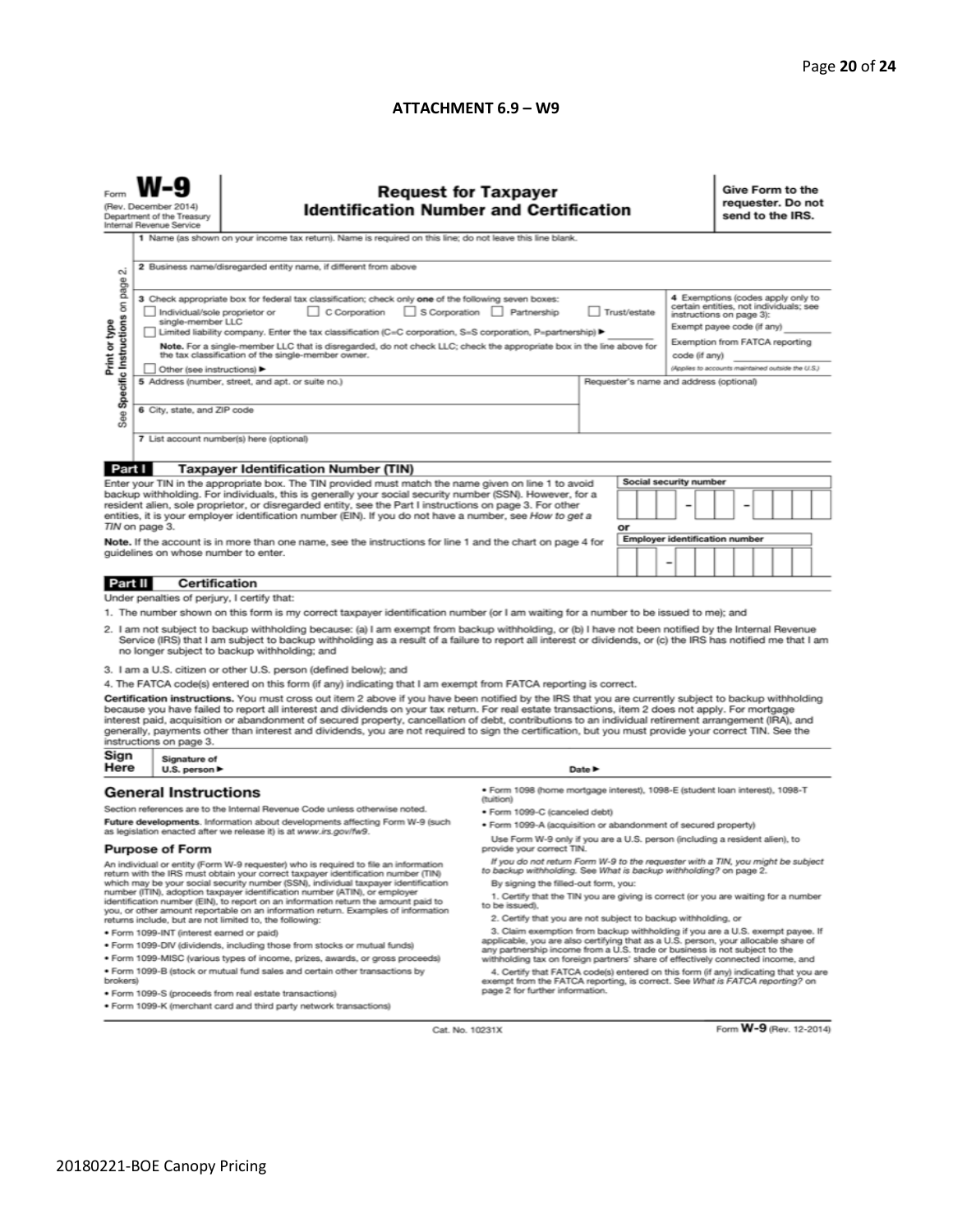#### **ATTACHMENT 6.10 – Standard Terms & Conditions SUMNER COUNTY BOARD OF EDUCATION (SCS)**

#### **1. PREPARATION AND SUBMISSION OF BID.**

- **a.** Failure to examine any drawings**,** specifications, or instructions will be at the bidder's risk. Any deviation from the stated terms, conditions and specifications must be coordinated with and approved in writing by the SCS Purchasing Supervisor.
- **b.** BID SUBMITTAL / SIGNATURE: Bid shall give the full name and business address of the bidder. If the bidder is a corporation, the name shall be stated as it is in the corporate charter. Bids must be signed in ink by the bidder's authorized agent. Unsigned bids will be rejected. Bids are to be sealed and the outside of the envelope is to reference the bid number. The person signing the bid must show his title, and if requested by the institution, must furnish satisfactory proof of his or her authority to bind his or her company in contract. Bidder understands that by submitting a bid with an authorized signature, it shall constitute an offer to SCS. Bids must be typewritten or in ink; otherwise they may not be considered. Purchase orders will be issued to the firm name appearing on the W9. Facsimile responses will not be considered.
- **c.** SCS is not responsible for any costs incurred by any vendor pursuant to the RFP. The vendor shall be responsible for all costs incurred in connection with the preparation and submission of its proposal.
- **d.** All bidders must be in compliance with T.C.A. § 62-6-119 at the time of the bid and provide evidence of compliance with the applicable provisions of the chapter before such bid may be considered.
- **e.** Bids are to be received in the location designated on the bid no later than the specified date and time. Late bids will NOT be opened or considered.
- **f.** No erasures permitted. Errors may be crossed out and corrections printed in ink or typewritten adjacent to error and must be initialed in ink by person signing bid.
- **g.** Specifications: Reference to available specifications shall be sufficient to make the terms of the specifications binding on the bidder. The use of the name of a manufacturer, or any special brand or make in describing an item does not restrict the bidder to that manufacturer or specific article, unless specifically stated. Comparable products of other manufacturers will be considered if proof of compatibility is contained in the bid. Bidders are required to notify SCSs Purchasing Supervisor whenever specifications/procedures are not perceived to be fair and open. The articles on which the bids are submitted must be equal or superior to that specified. Informative and Descriptive Literature: The bidder must show brand or trade names of the articles bid, when applicable. It shall be the responsibility of the vendor, including vendors whose product is referenced, to furnish with the bid such specifications, catalog pages, brochures or other data as will provide an adequate basis for determining the quality and functional capabilities of the product offered. Failure to provide this data may be considered valid justification for rejection of bid.
- **h.** Samples: Samples of items when called for, must be furnished free of expense, and if not destroyed will, upon vendor's request within ten (10) days of bid opening, be returned at the bidder's expense. Each sample must be labeled with the bidder's name, manufacturer's brand name and number, bid number and item reference.
- **i.** Time of Performance: The number of calendar days in which delivery is to be made after receipt of order shall be stated in the bid and may be a factor in making an award, price notwithstanding. If no delivery time is stated in the bid, bidder agrees that delivery is to be made within two weeks (10 business days) of order.
- **j.** Transportation and delivery charges should be included in the price and be fully prepaid by the vendor to the destination specified in the bid. Bid prices shall include delivery of all items F.O.B. destination.
- **k.** New materials and supplies must be delivered unless otherwise specifically stated in the bid.
- **l.** Alternate/multiple bids will not be considered unless specifically called for in the bid.
- **m.** Only bids submitted on bid forms furnished by the Institution will be considered.
- n. By signing this bid where indicated, the bidder agrees to strictly abide by all local, state and federal statutes and regulations. The bidder further certifies that this bid is made without collusion or fraud.
- **o.** Failure to Bid/Error in Bid. In case of error in the extension of prices in the bid, the unit price will govern. Late bids will NOT be opened or considered. Bidders are cautioned to verify their bids before submission, as amendments received after the bid deadline will not be considered. No bid shall be altered, amended or withdrawn after opening. After bid opening, a bidder may withdraw a bid only when there is obvious clerical error such as a misplaced decimal point, or when enforcement of the bid would impose unconscionable hardship due to an error in the bid resulting in a quotation substantially below the other bids received. Bid withdrawals will be considered only upon written request of the bidder.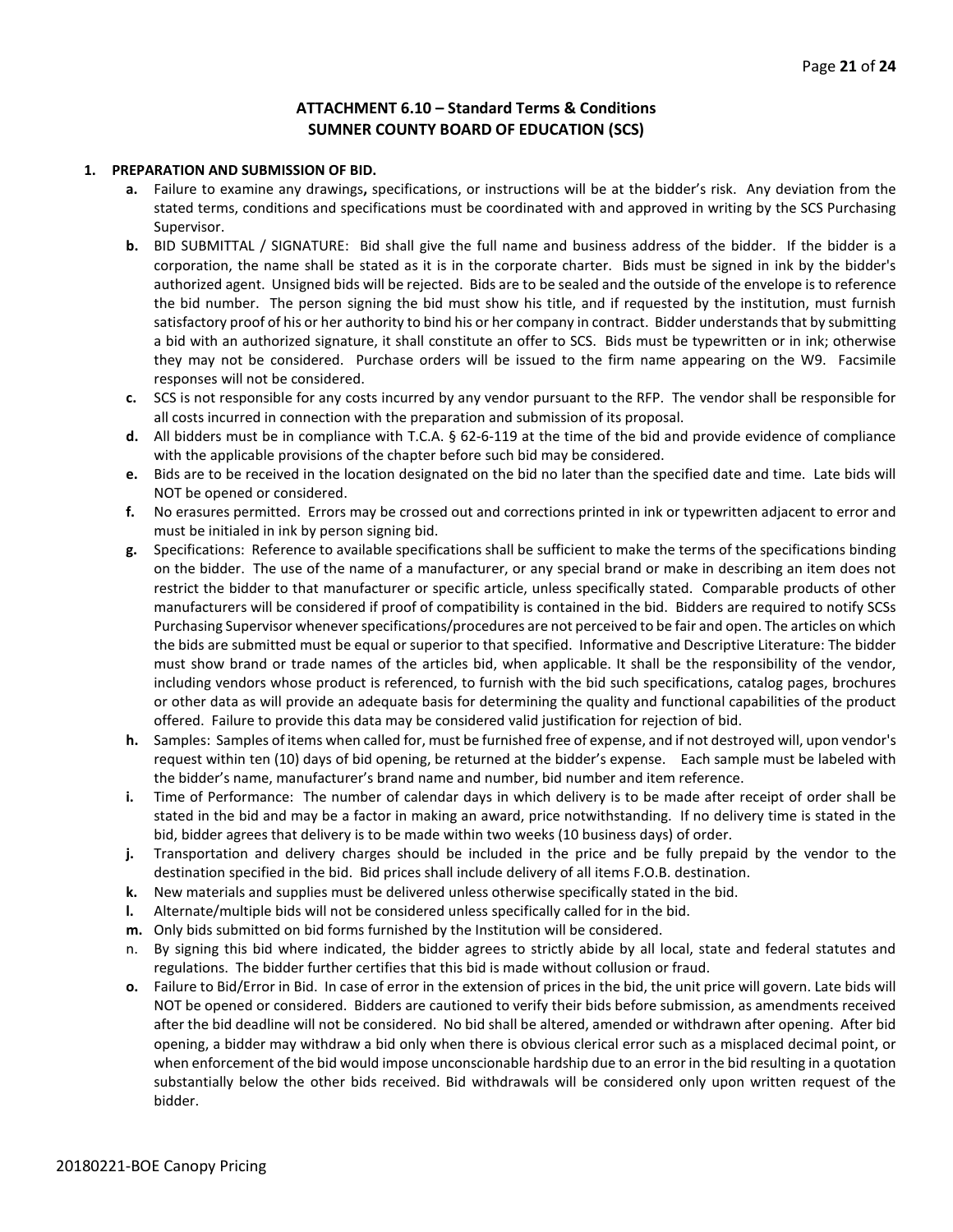- **2. OPEN RECORDS.** In order to comply with the provisions of the Tennessee Open Records Act, all bids will be publicly opened and are subject to public inspection after the award upon written request. Bidders may be present at bid opening. Summary information will be posted the SCS website, www.sumnerschools.org under the Invitation to Bid link.
- **3. ACCEPTANCE AND AWARD.** SCS reserves the right to reject any and all bids and to waive any informality in bids and, unless otherwise specified by the bidder to accept any item in the bid. Action to reject all bids shall be taken for unreasonably high prices, errors in the bid documents, cessation of need, unavailability of funds, or any other reason approved by SCS.
	- a. Contracts and purchases will be made with the lowest, responsive, responsible, qualified bidder. The quality of the articles to be supplied, their conformity with the specifications, their suitability to the requirements of the Institution, cash discount offered and the delivery terms will be taken into consideration.
	- b. Any deviation from these stated terms, specifications and conditions must be coordinated with and approved in writing by the Purchasing Supervisor.
	- c. Prices quoted on the response (if any) are to be considered firm and binding until the said equipment, supplies or services are in the possession of SCS.
	- d. SCS reserves the right to order more or less than the quantity listed in the bid.
	- e. If a bidder fails to state a time within which a bid must be accepted, it is understood and agreed that SCS shall have ninety (90) days to accept.
	- f. No purchase or contract is authorized or valid until the issuance of a SCS purchase order in accordance with SCS policy. No SCS employee is authorized to purchase equipment, supplies or services prior to the issuance of such a purchase order.
	- g. The contract may not be assigned without written SCS consent.
	- h. If the appropriate space is marked on the bid, other Institutions (such as State, Local and/or Public Agencies) may purchase off the contract during the same period as SCS.
	- i. The awarded bidder will be required to post a performance and payment bond in the amount of 25% of the contract price if it exceeds \$100,000 as stated by T.C.A. §12-4-201.
	- j. If the project cost is in excess of \$25,000 a performance bond must be secured by the requesting part in an amount equal to the market improvement value.
- **4. PAYMENT**. Payment terms must be specified in the bid response, including any discounts for early payment. Partial payments will not be approved unless justification for such payment can be shown. Terms will be NET 30 days. Payment will not be made until the conditions and specifications of the RFP are inspected and approved as conforming by persons appointed by SCS.
- **5. DEFAULT OF SELECTED VENDOR.** In case of vendor default, SCS may procure the articles or services from other sources and hold the defaulting vendor responsible for any resulting cost. If the awarded vendor violates any terms of their response, the contract, SCS policy or any law, they may be disqualified from bidding for a period of two years for minor violations or longer for major violations. Bids from disqualified bidders will not be accepted during the period of disqualification.
- **6. INSPECTION OF PURCHASES.** Articles received which are not equivalent will not be accepted and will be picked up by the vendor or returned to vendor, shipping charges collect. SCS shall have a reasonable period in which to inspect and accept or reject materials without liability. If necessity requires SCS to use nonconforming materials, an appropriate reduction in payment may be made.
- **7. TAXES.** SCS is tax exempt; do not include taxes in quotation. Vendors making improvements or additions to, or performing repair work on real property for SCS are liable for any applicable sales or use tax on tangible personal property used in connection with the contract or furnished to vendors by the state for use under the contract.
- **8. NONDISCRIMINATION.** SCS is an equal opportunity employer. SCS and bidder agree to comply with Titles VI and VII of the Civil Rights Act of 1964, Title IX of the Education Amendments of 1972, Section 504 of the Rehabilitation Act of 1973, Executive Order 11,246, the Americans with Disabilities Act of 1990 and the related regulations to each. Each party assures that it will not discriminate against any individual including, but not limited to employees or applicants for employment and/or students, because of race, religion, creed, color, sex, age, disability, veteran status or national origin. In the event that any claims should arise with regards to violations of any such local, state or federal law, statues, rule or regulations, the vendor will indemnify and hold SCS harmless for any damages, including court costs or attorney fees, which might be incurred.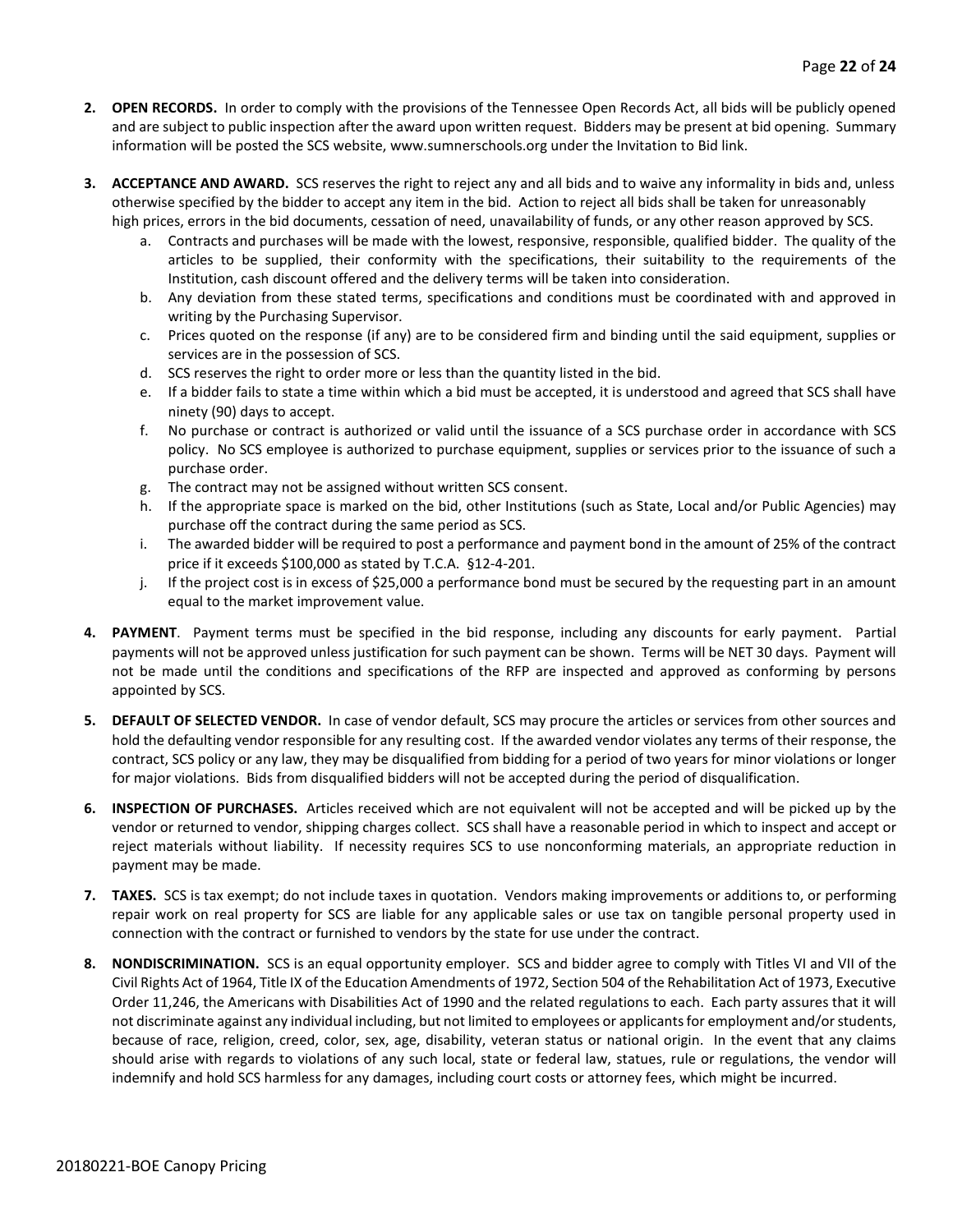- **9. PROHIBITIONS/NO VENDOR CONTRACT FORM.** Acceptance of gifts from vendors is prohibited. T.C.A. §12-4-106. The contract documents for purchase under this bid request shall consist of the successful bidder's bid and SCSs purchase order. **The bidder may request exceptions to terms and conditions and/or request SCS to accept other terms and conditions by means of subsequent documents such as invoices, warranty agreements, license agreements, etc. All subsequent document shall be open to revision for impermissible language. SCS reserves the right to render the bid unresponsive and subject the bid to rejection if successful terms cannot be negotiated.**
- **10. PROHIBITION ON HIRING ILLEGAL IMMIGRANTS.** Tennessee Public Chapter No. 878 of 2006, T.C.A. §12-3-309, requires that Contactor attest in writing that Contractor will not knowingly utilize the services of illegal immigrants in the performance of this Contract and will not knowingly utilize the services of any subcontractor, if permitted under this Contract, who will utilize the services of illegal immigrants in the performance of this Contract. The attestation shall be made on the form, Attestation re Personnel Used in Contract Performance ("the Attestation"), which is attached and hereby incorporated by this reference.
- **11. SALES AND USE TAX.** Before the Purchase Order/Contract resulting from this RFP/RFQ is signed, the apparent successful bidder must be registered with the Department of Revenue for the collection of Tennessee sales and use tax as required by T.C.A. §12-3-306.
- **12. ASSIGNMENT.** Neither the vendor nor SCS may assign this agreement without prior written consent of the other party.
- **13. LIABILITIES.** The vendor shall indemnify SCS against liability for any suits, actions or claims of any character arising from or relating to the performance under this agreement by the vendor or its subcontractors. SCS has no obligation for the payment of any judgement or the settlement of any claim made against the vendor or its subcontractors as a result of obligations under this contract.
- **14. APPLICABLE LAW.** Any contract shall be interpreted under the laws and statutes of the State of Tennessee. SCS does not enter into contracts which provide for mediation or arbitration. Any action arising from any contract made from this RFP shall be brought in the state courts in Sumner County, TN or in the United States Federal District Court for the Middle District of Tennessee.

Additionally, it is a violation of state statutes to purchase materials, supplies, services or any other item from a vendor that is a commissioner, official, employee or board member that has any financial or beneficial interest in such transaction, T.C.A. §12-4-101.

- **15. FUNDS**. The Proposer understands and accepts the non-appropriation of funds provision of SCS.
- **16. DATA PRIVACY AND SECURITY**. Personal Information (PI) includes but is not limited to that information protected by HIPAA, the HITECH Act, FERPA, or Gramm-Leach-Bliley) or such information which would allow a third party to gain access to the personal, medical or financial records of any of any party. Vendor represents and warrants that its collection, access, use, storage, disposal and disclosure of PI complies with all applicable federal and state privacy and data protection laws. Vendor represents and warrants that Vendor will maintain compliance with the SSAE 16 standard, and shall undertake any audits and risk assessments Vendor deems necessary to maintain compliance with SSAE16. If PI provided by SCS to Vendor is subject to FERPA. Vendor agrees that in its handling of FERPA data it will perform as a school official as that term is defined by FERPA regulations. Vendor acknowledges that its improper disclosure or re-disclosure of PI covered by FERPA may, under certain circumstances, result in Vendor's exclusion from eligibility to contract with SCS for at least five (5) years. Vendor shall provide SCS with the name and contact information for an employee of Vendor who shall serve as SCS's primary security contact and shall be available to assist Customer twenty-four (24) hours per day, seven (7) days per week as a contact in resolving obligations associated with any security incident in which it is reasonably suspected that there has been a breach of information security. Vendor shall immediately mitigate or resolve any Security Incident, at Vendor's expense and in accordance with applicable privacy rights, laws, regulations and standards. Vendor shall reimburse SCS for actual costs incurred by SCS in responding to, and mitigating damages caused by, any Security Incident, including all costs of notice and/or remediation incurred under applicable law as a result of the Security Incident.
- **17. IRAN DIVESTMENT ACT.** By submission of this bid, each bidder and each person signing on behalf of any bidder certified, and in the case of a joint bid each party thereto certifies as to its own organization, under penalty of perjury, that to the best of its knowledge and belief that each bidder is not on the list created pursuant to T.C.A. §12-12-106.